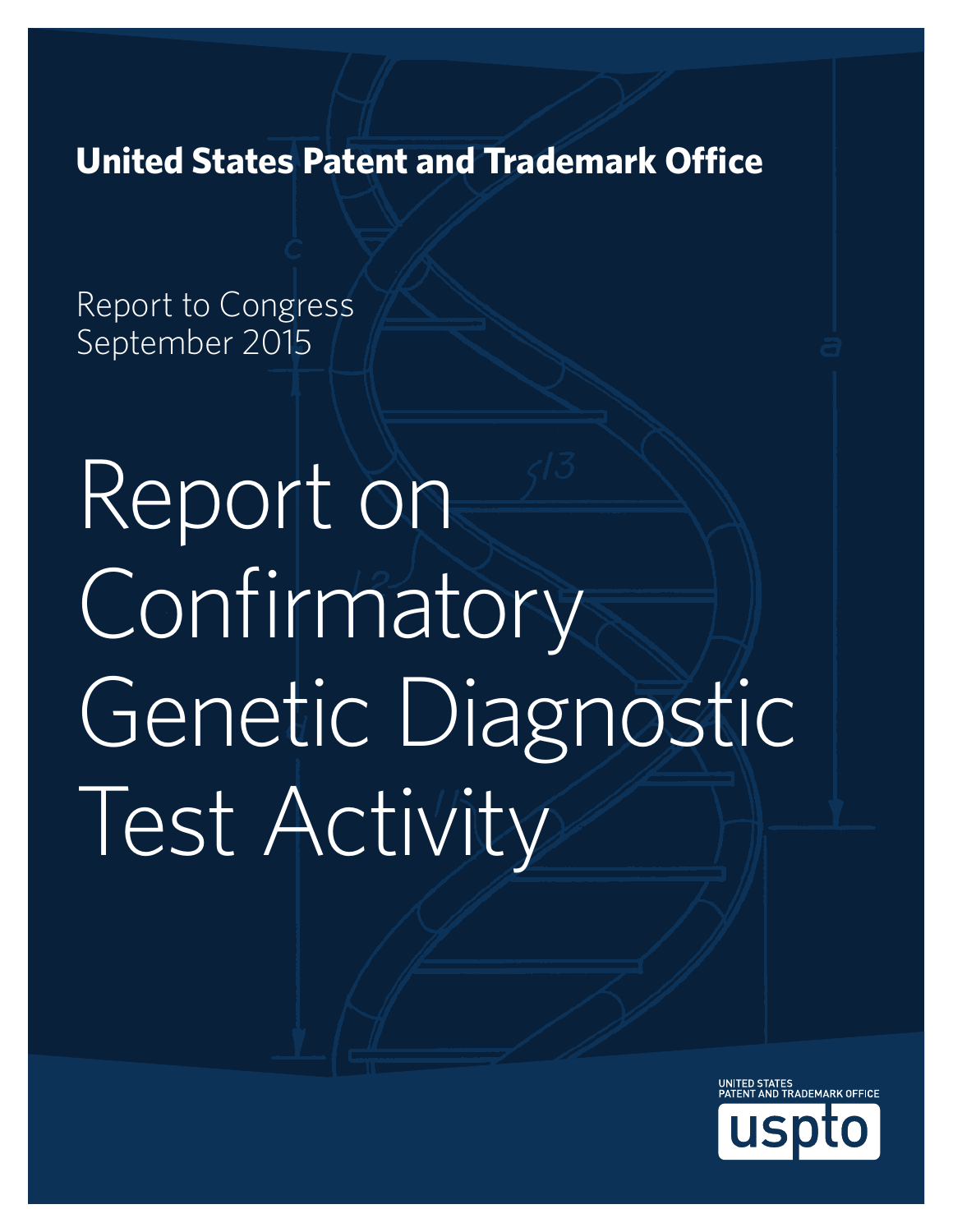# REPORT ON CONFIRMATORY GENETIC DIAGNOSTIC TEST ACTIVITY

# *UNITED STATES PATENT AND TRADEMARK OFFICE*

| $\mathbf{I}$ . |                                                                                                     |     |                                                                              |
|----------------|-----------------------------------------------------------------------------------------------------|-----|------------------------------------------------------------------------------|
| II.            |                                                                                                     |     |                                                                              |
| Ш.             |                                                                                                     |     |                                                                              |
|                | Prior Literature and Evidence Relating to the Questions Presented 13<br>A <sub>1</sub>              |     |                                                                              |
|                |                                                                                                     | 1.  | Relating to the impact that the current lack of independent second opinion   |
|                |                                                                                                     |     | testing has had on the ability to provide the highest level of medical care  |
|                |                                                                                                     |     | to patients and recipients of genetic diagnostic testing, and on inhibiting  |
|                |                                                                                                     |     |                                                                              |
|                |                                                                                                     | 2.  | Relating to the effect that providing independent second opinion genetic     |
|                |                                                                                                     |     | diagnostic testing would have on the existing patent and license holders of  |
|                |                                                                                                     |     |                                                                              |
|                |                                                                                                     | 3.  | Relating to the impact that current exclusive licensing and patents on       |
|                |                                                                                                     |     | genetic testing activity has on the practice of medicine, including but not  |
|                |                                                                                                     |     | limited to: the interpretation of testing results and performance of testing |
|                |                                                                                                     |     |                                                                              |
|                |                                                                                                     | 44. | Relating to the role of cost and insurance in genetic diagnostic testing24   |
|                | <b>B.</b><br>A Further Statistical Consideration Regarding Preventative Screening 28<br>$C_{\cdot}$ |     |                                                                              |
|                |                                                                                                     |     |                                                                              |
|                |                                                                                                     | 1.  |                                                                              |
|                |                                                                                                     | 2.  |                                                                              |
|                |                                                                                                     | 3.  | Consider the importance of cost and insurance in any policy discussion of    |
|                |                                                                                                     |     |                                                                              |
| IV.            |                                                                                                     |     |                                                                              |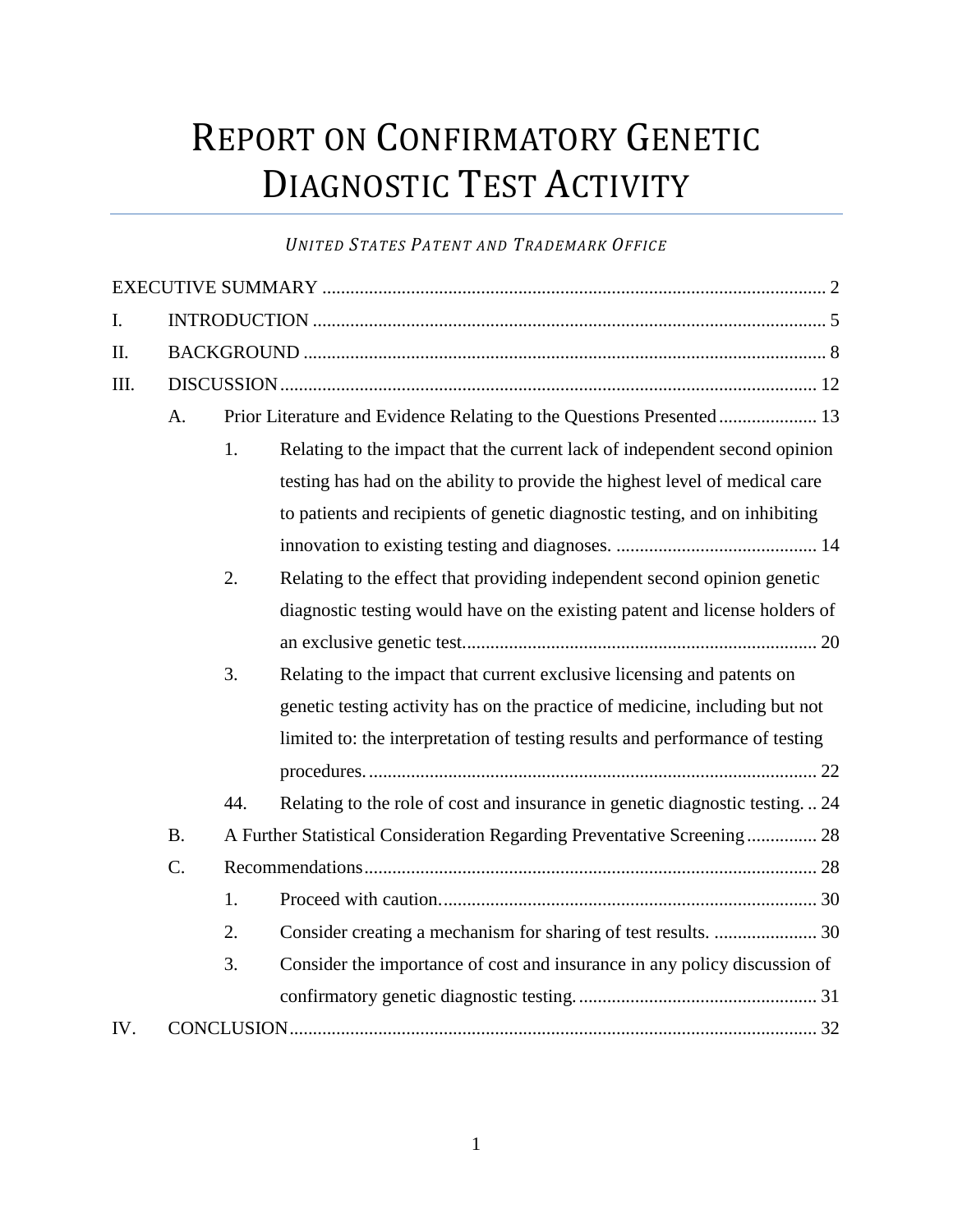#### <span id="page-2-0"></span>**EXECUTIVE SUMMARY**

The USPTO respectfully submits to Congress this report on the availability to patients of confirmatory genetic diagnostic testing and on the respective impacts that the patent system and cost and insurance have upon that availability. Section 27 of the Leahy Smith America Invents Act directs the Director of the USPTO to study these issues and to provide Congress with recommendations on effective ways to provide confirmatory genetic diagnostic testing where patents and exclusive licenses exist that cover the genetic diagnostic tests. Through *Federal Register* notices and public hearings and roundtables, the USPTO received testimony and written comments from fifty organizations and individuals. Respondents included U.S. intellectual property organizations, federal agencies, academic institutions, companies and other organizations, patent practitioners, and members of the public. The USPTO also conducted a review of prior reports, studies, and scientific and medical opinion.

In all, the evidence is unsatisfactory in providing clear findings to Congress on the items enumerated in Section 27. The evidence associated with genetic diagnostic testing is sparse, and the evidence available on confirmatory genetic testing is even more so. Demand for confirmatory genetic testing is small, with only about 1–5% of patients who have undergone a primary genetic test needing a confirmatory test. Where verification is sought, it is often available from the primary testing provider itself if not from alternative providers. The effect of exclusivity on test quality is mixed. On one hand, aggregated data residing with a single provider offers the most reliable results whereas data fragmented and unshared among multiple providers is less reliable. However, data exclusivity also raises questions about a single provider's incentives to improve the quality of its testing, with no clear answers. Similarly unclear is the evidence on whether exclusive rights in genetic diagnostics may impede follow-on innovation, including university research that is academic in nature versus commercial.

2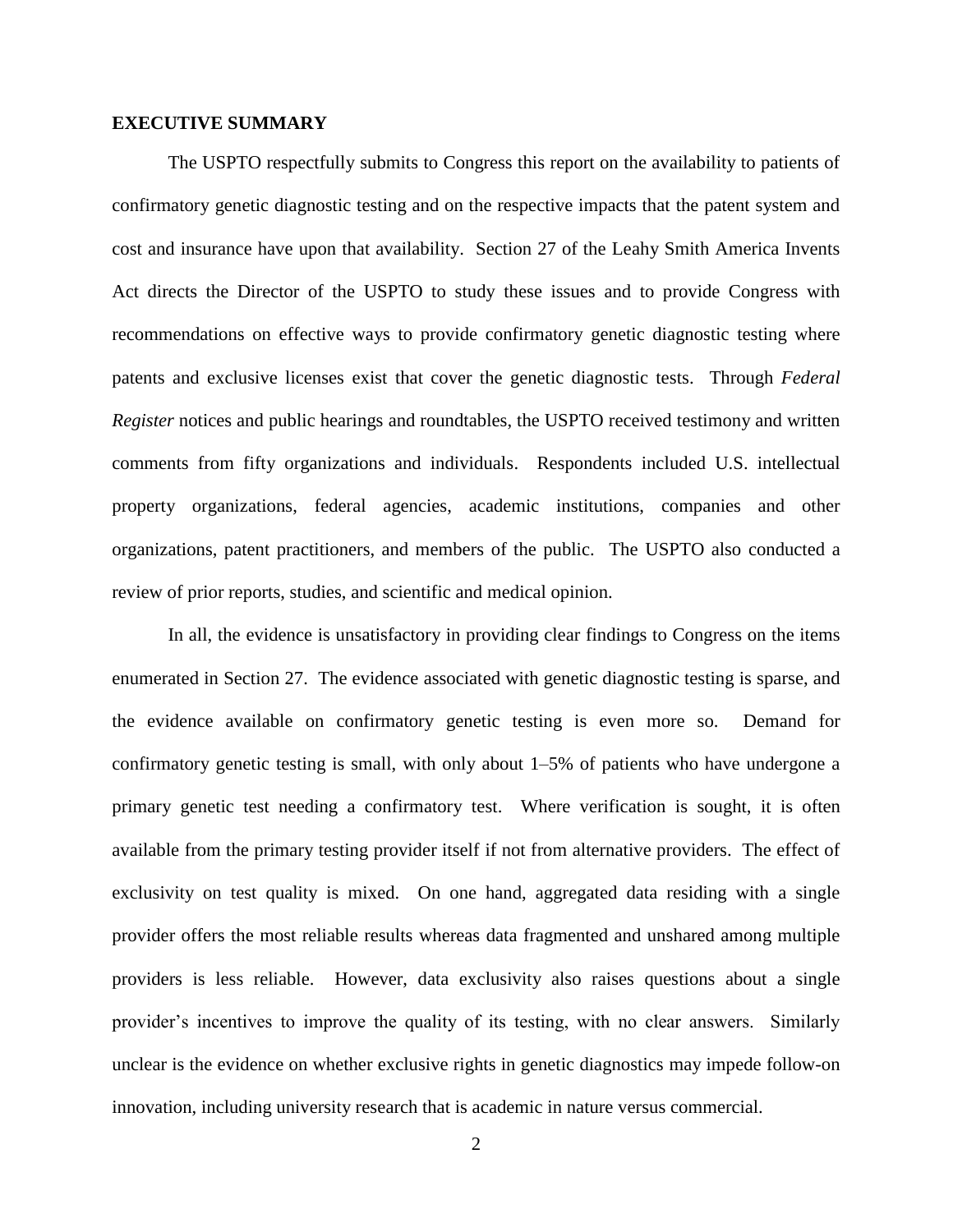Regardless of the degree to which patenting and licensing practices may impact the availability of confirmatory testing, creating a mechanism that would allow independent providers to perform confirmatory tests would likely have little negative effect on the exclusive providers of the initial test, with one potentially important exception. Providers authorized to provide only confirmatory tests may enter the market unlawfully to provide primary testing in order to recoup the investments necessary to enter the market at all. This risk could impose on primary testing providers the cost and burden of monitoring the confirmatory testing practices of others.

As to the broader question of what effect patents have on the practice of medicine itself, they incentivize innovation and require beneficial public disclosure of scientific and technological advances. It is also apparent that widespread infringement increases the motivation of patent holders to combat violations of their rights. Moreover, high demand, clinical acceptance, and available insurance coverage are correlated both with the value of the exclusive right and with the incidence of enforcement efforts. In this situation, availability of confirmatory testing may be severely limited or nonexistent. The little evidence presented to the USPTO indicated that doctors may order confirmatory genetic tests in only 1 to 5% of cases, presumably even when those tests are available from multiple providers. From this evidence, it is difficult to draw conclusions about the perceived medical need for confirmatory tests.

As for the role of cost and insurance, the limited evidence is unclear as to whether exclusivity drives the cost of a given test markedly higher than if the test were offered on a nonexclusive basis. The evidence does suggest that the availability of insurance plays an important role in the decision to have or not have a test done, especially when the cost of the test is substantial. Governmental and private coverage policies do not generally cover confirmatory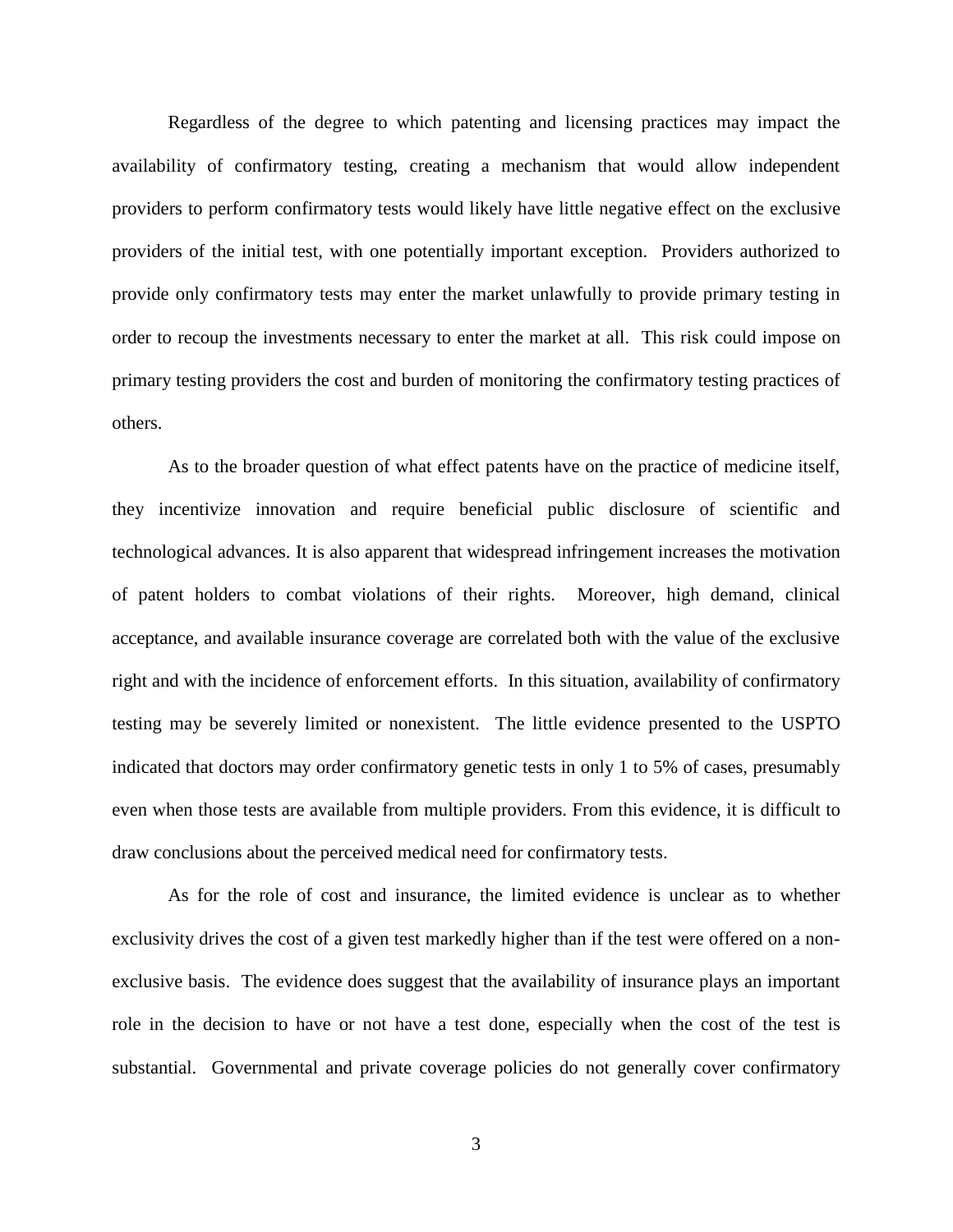genetic testing. It is possible but unknown if individuals who may seek confirmation of a specific test result forgo it due to cost, even if it is available from multiple independent providers.

Although the evidence on each of these points was limited in its scope and mixed in its implications, recent Supreme Court decisions make it unlikely that exclusive provision of a diagnostic test, whether for an original diagnosis or to confirm the original result, will be possible based on patenting and licensing behavior. Patients seeking independent confirmation of diagnostic results will almost certainly be able to find it as long as the demand level for the test (or research interest in the particular gene or condition) supports a market for multiple test providers. For this reason, much of the USPTO's factual findings may now be superseded by intervening judicial decisions. In view of the altered legal landscape, the USPTO's recommendations to Congress are limited in scope.

The first recommendation is to proceed cautiously, monitoring changes in the actual availability of gene-based diagnostic tests from multiple providers. The second recommendation is to consider creating mechanisms to facilitate sharing data on diagnostic correlations in order to build robust databases of the relationships between genetic mutations and the presence, absence, or likelihood of acquiring the relevant medical condition. Data sharing of this kind would promote the most rapid advances in the diagnostic accuracy of individual tests. The third recommendation is to consider the role of cost and insurance. However, because the USPTO does not have the institutional expertise to make specific recommendations regarding insurance coverage for gene-related diagnostic tests, this report can only emphasize that insurance coverage does appear to play significant a role in access to testing and should be taken into consideration when issues of access are examined.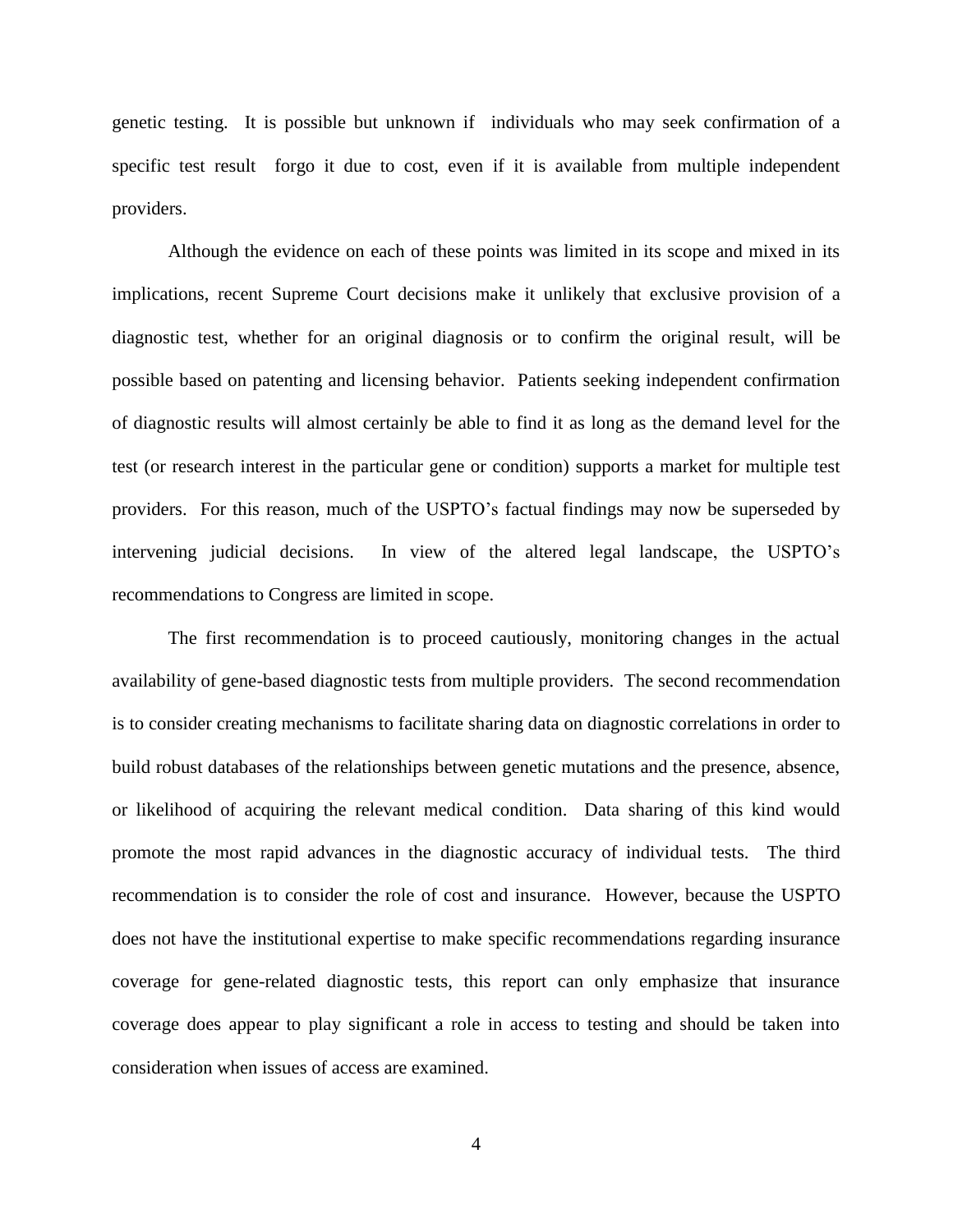## <span id="page-5-0"></span>**I. INTRODUCTION**

 $\overline{a}$ 

Section 27 of the Leahy-Smith "America Invents Act" (AIA) directs the United States Patent and Trademark Office ("USPTO" or "Office") to gather information and report on several questions related to the ability of patients to obtain independent, confirmatory gene-based diagnostic tests. Interest in these questions was spurred primarily (but not solely) by the perception that one company has used exclusively-licensed patents to prevent any other test provider from offering tests for deleterious mutations in the breast and ovarian cancer genes, BRCA1 and BRCA2. A patient with breast cancer who tests positive for one of these mutations has a very high risk of a recurring breast cancer or ovarian cancer, and the only remedy that has been shown to be effective is life-changing surgery. Because of that, many positive-testing patients have a strong desire to have the test result validated independently. The study ordered in Section 27 of the AIA is not limited to a consideration of BRCA1 and BRCA2, but the existence of gene-based tests such as BRCA1/BRCA2, that are offered only by a single entity and the use of patents on human genes to promote or enforce that exclusivity, created a high level of public interest and discussion and prompted the study. The ability of the company that holds the rights to the BRCA1 and BRCA2 gene patents to prevent others from offering the test also created the environment that led to those patents being challenged in the courts, resulting in decisions that have profoundly changed the landscape of gene-based diagnostics.

Based on data in the NIH Genetic Testing Registry<sup>1</sup>, there are currently no fewer than 5,800 genetic diseases for which diagnostic tests have been developed, with hundreds of laboratories in the United States providing these tests. From these many sources, there are

<sup>&</sup>lt;sup>1</sup> The NIH Genetic Testing Registry can be accessed at: http://www.ncbi.nlm.nih.gov/gtr/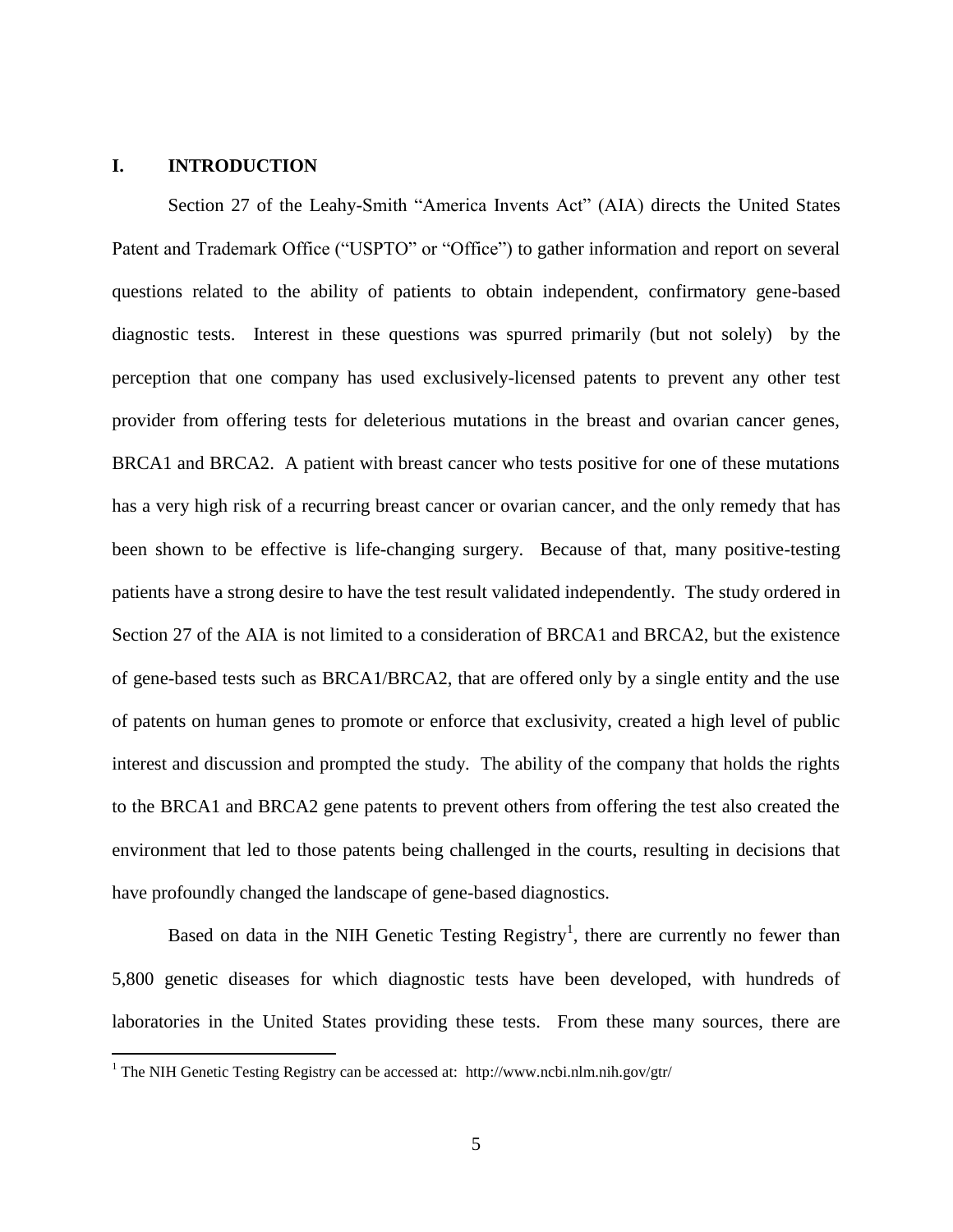different arrangements for providing both primary and confirmatory tests, many licensing and business models, and significant variation in the manner that testing results are ultimately made available to both patients and caregivers. This study is mainly focused on the situation where a test or the underlying information needed to perform the test is patented and licensed exclusively to a single provider.

There have been several important studies and reports covering issues related to genetic diagnostic testing in recent years. However, the items listed in Section 27 of the AIA, which relate to independent, confirmatory genetic diagnostic testing, have generally been given little attention or left unaddressed by policymakers. That is not to suggest that these items are unimportant. To the contrary, having adequate evidence to formulate responses to these items can meaningfully inform the current debate about how genetic diagnostic testing is made available to patients by physicians and insurers, and the role that patenting may play in the availability, affordability and reliability of these tests.

The AIA charged the Director of the USPTO with studying and providing Congress with recommendations on effective ways to provide confirmatory genetic diagnostic testing where patents and exclusive licenses that cover the genetic diagnostic tests exist.<sup>2</sup> Section 27 is primarily focused on "confirming genetic diagnostic test activity," which is defined in the legislation as follows:

the performance of a genetic diagnostic test, by a genetic diagnostic test provider, on an individual solely for the purpose of providing the individual with an independent confirmation of results obtained from another test provider's prior performance of the test on the individual. $3$ 

<sup>2</sup> Leahy-Smith America Invents Act, Pub. L. No. 112-29, § 27, 125 Stat 284, 338–39 (2011), *available at* [http://www.gpo.gov/fdsys/pkg/BILLS-112hr1249enr/pdf/BILLS-112hr1249enr.pdf.](http://www.gpo.gov/fdsys/pkg/BILLS-112hr1249enr/pdf/BILLS-112hr1249enr.pdf)

 $\overline{\hbox{3}}$  *Id.*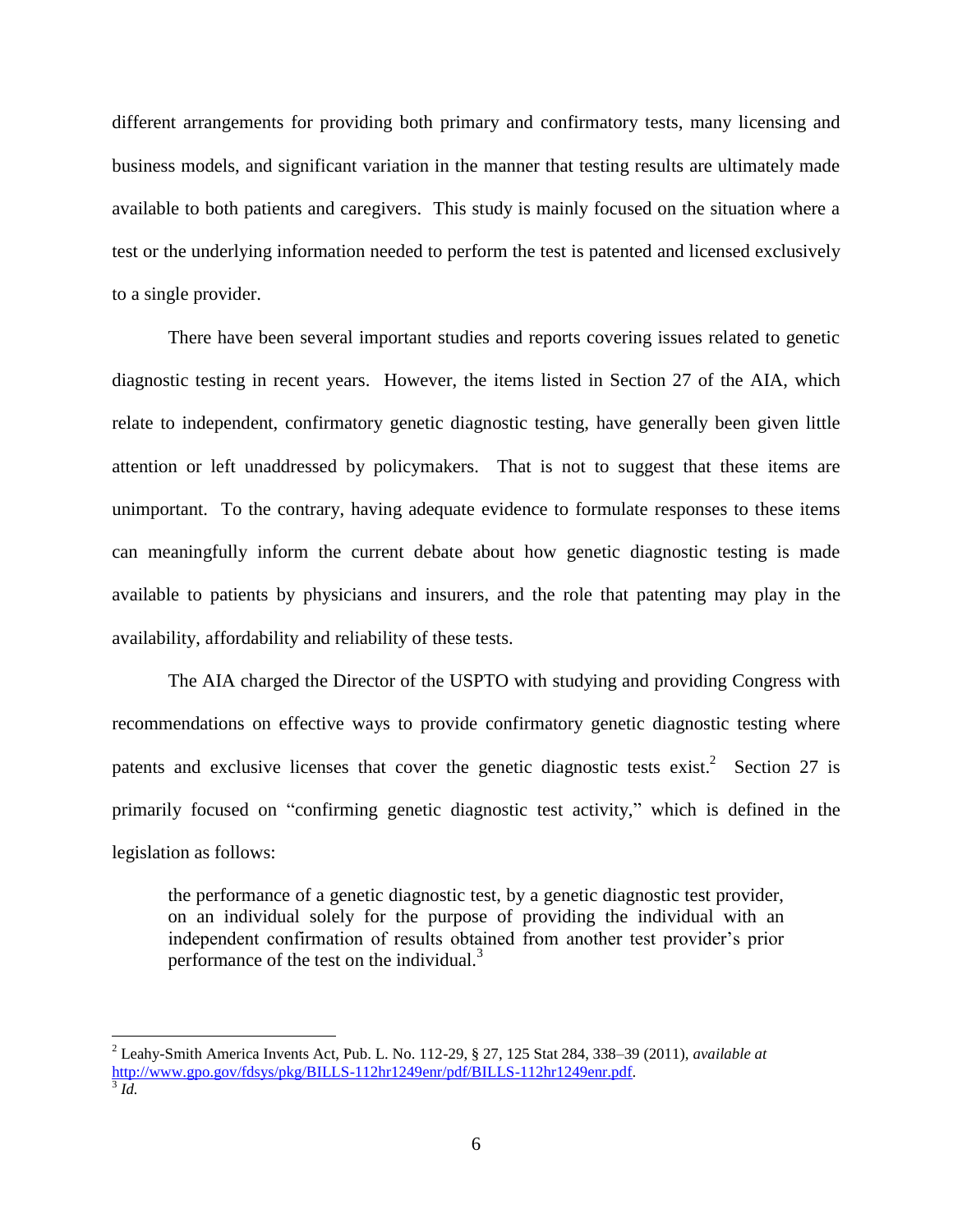In this context, Congress directed the USPTO to examine the following: $4\overline{ }$ 

- (1) The impact that the current lack of independent second opinion testing has had on the ability to provide the highest level of medical care to patients and recipients of genetic diagnostic testing, and on inhibiting innovation to existing testing and diagnoses.
- (2) The effect that providing independent second opinion genetic diagnostic testing would have on the existing patent and license holders of an exclusive genetic test.
- (3) The impact that current exclusive licensing and patents on genetic testing activity has on the practice of medicine, including but not limited to: the interpretation of testing results and performance of testing procedures.
- (4) The role that cost and insurance coverage have on access to and provision of genetic diagnostic tests.

Confirmatory testing has been defined in multiple ways. These include *replication or retesting*, whereby the primary test is repeated on the same sample using the same methodology; *validation testing*, whereby selected positive test results (such as a single deleterious mutation) are confirmed by a second laboratory; and *independent confirmatory testing*, whereby an independent provider either re-administers the same test using the same methodology as the original test or uses a different methodology that is designed to detect the same genetic alteration if the alteration does, indeed, exist. This report is concerned mainly with independent confirmatory testing to include either (1) an independent provider's re-administration of the primary test using the same methods that were used for the primary testing or (2) an independent provider's administration of a different procedure designed to detect the same genetic alteration that was detected by the original test.

DNA-related patents that affect genetic diagnostic testing generally fall into two categories: (1) those that claim compositions of matter or manufactures in isolated nucleic acid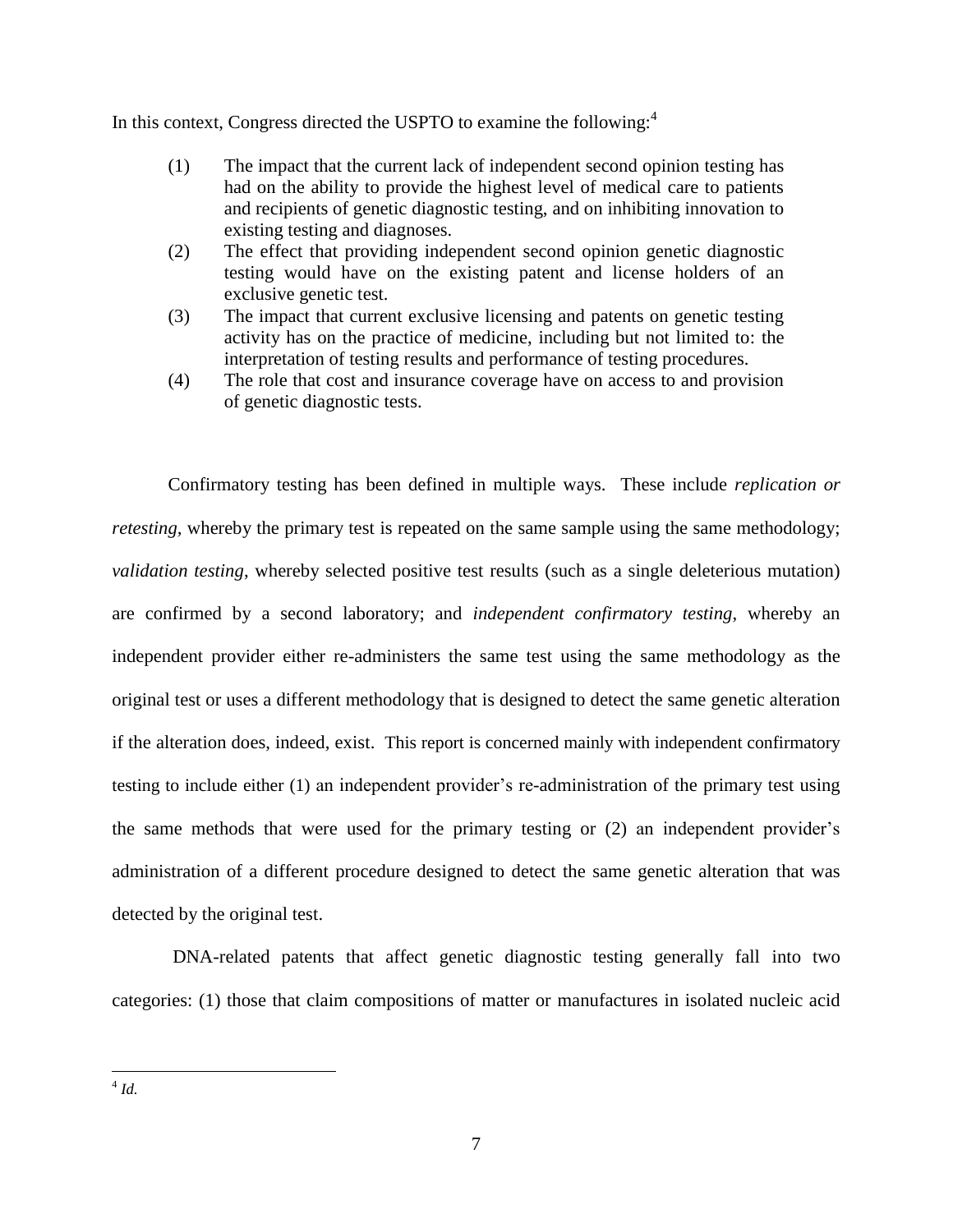molecules; or (2) those that claim methods of analyzing or detecting DNA sequences or particular mutations. 5

## <span id="page-8-0"></span>**II. BACKGROUND**

 $\overline{a}$ 

Recognizing the diversity and complexity of the public policy issues surrounding genetic diagnostic testing, the USPTO conducted a thorough review of the academic and scientific literature, took notice of several published reports, and actively sought diverse input from the public. The Office published a *Federal Register* notice seeking written comments and announcing two public hearings for this study. The Office also provided the public with a dedicated e-mail address and a contact person in the USPTO to receive comments and answer questions. As announced, the Office held two public hearings dedicated to taking public comment for this report. The first was held at the USPTO headquarters in Alexandria, Virginia, on Thursday, February 16, 2012, and the second was held at the University of San Diego School of Law in San Diego, California, on Friday, March 9, 2012. At both hearings, witnesses provided testimony, and a panel of USPTO representatives actively questioned witnesses. At each hearing, the USPTO panel also accepted unscheduled prepared testimony from those in attendance and allowed informal commenting and questioning from members of the public.

In the final days before the deadline for written comments, the Supreme Court issued two rulings with potential ramifications for the present study. The first was the decision in *Mayo Collaborative Services v. Prometheus Laboratories, Inc.*, 132 S. Ct. 1289 (2012) and the second

<sup>&</sup>lt;sup>5</sup> For examples of each of these types of claims, see Secretary's Advisory Committee on Genetics, Health, and Society, *Gene Patents and Licensing Practices and Their Impact on Patent Access to Genetic Testing* at A-8 (Apr. 2010), *available at* [http://oba.od.nih.gov/oba/sacghs/reports/SACGHS\\_patents\\_report\\_2010.pdf](http://oba.od.nih.gov/oba/sacghs/reports/SACGHS_patents_report_2010.pdf) [hereinafter "SACGHS Report"] pages 12-13.

<sup>&</sup>lt;sup>6</sup> Request for Comments and Notice of Public Hearings on Genetic Diagnostic Testing, 77 Fed. Reg. 3748 (Jan. 25, 2012), available a[t http://www.uspto.gov/aia\\_implementation/2012-1481\\_genetic-testing-hearing-notice.pdf.](http://www.uspto.gov/aia_implementation/2012-1481_genetic-testing-hearing-notice.pdf)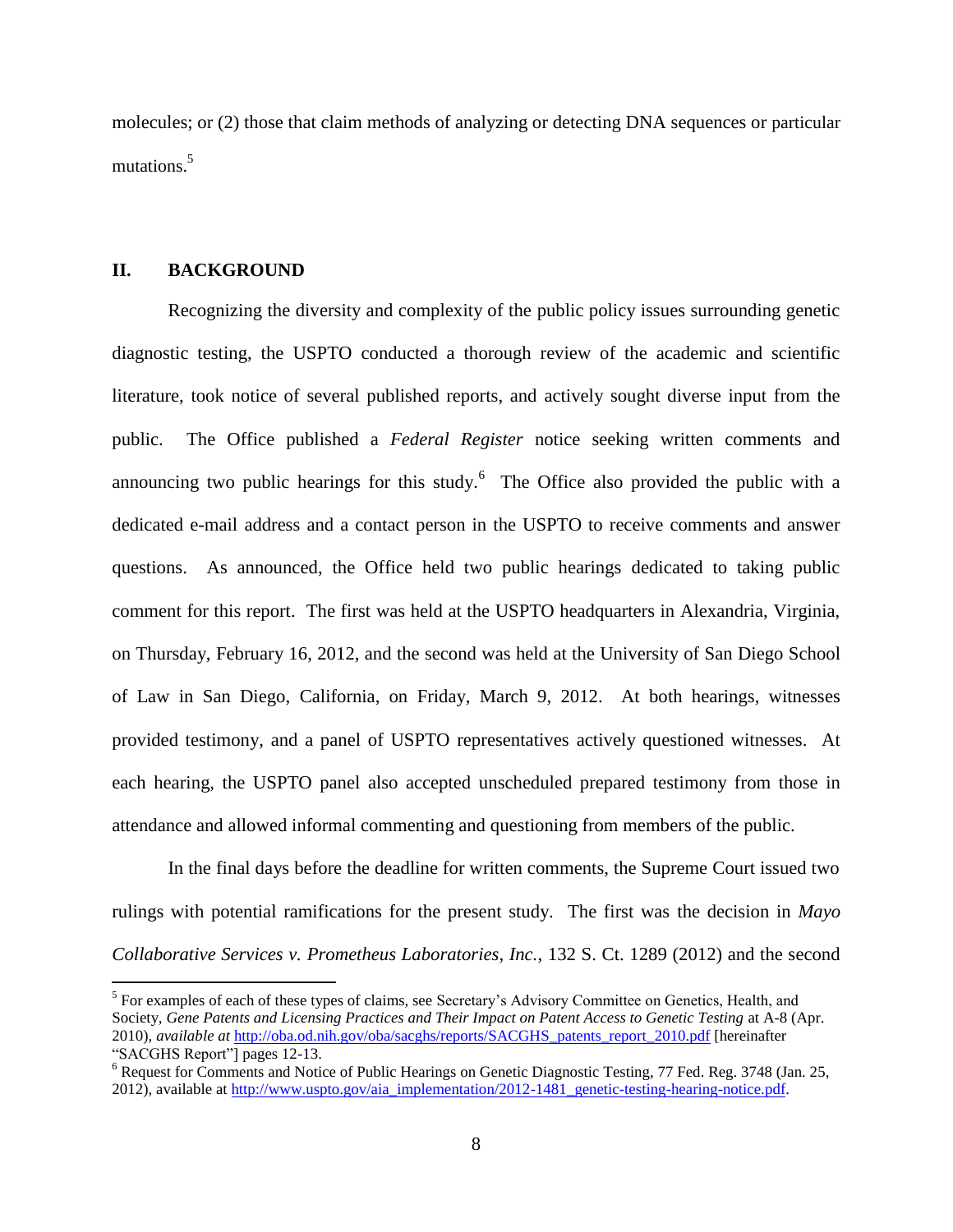was an order in *Association for Molecular Pathology v. Myriad Genetics, Inc.*, 132 S.Ct. 1794 (2012) granting the petition for a writ of certiorari, vacating the decision of the Federal Circuit, and remanding the case to the Federal Circuit for reconsideration in light of the *Mayo* decision. Accordingly, the USPTO published a notice on its dedicated AIA implementation website seeking public input, within ten calendar days, regarding the Supreme Court's actions as they might affect confirmatory genetic diagnostic testing.<sup>7</sup> Representatives from the USPTO also attended the annual meeting of the American College of Medical Genetics and Genomics in Charlotte, North Carolina, on March 21, 2012. In informal sessions during this meeting, the USPTO heard from approximately a dozen physicians, clinicians, and scientists working in the genetics and genomics field.<sup>8</sup> The USPTO subsequently determined that the complexity and diversity of the collected opinions, comments and suggestions warranted further review, discussion, and analysis. Accordingly, the USPTO informed Congress of plans to hold an additional public roundtable, review the comments received, and then finalize its recommendation to Congress. The Office published a *Federal Register* notice announcing this roundtable,<sup>9</sup> and the roundtable itself was held at the USPTO headquarters in Alexandria, Virginia, on Thursday, January 10, 2013. Participants at the roundtable also received the opportunity to expand on their remarks through written comments by February 9, 2013.

Through the *Federal Register* notices, hearings, and roundtable, the Office received testimony and written comments from fifty organizations and individuals.<sup>10</sup> Respondents

<sup>7</sup> USPTO, AIA Studies and Reports, *available at* [http://www.uspto.gov/aia\\_implementation/aia\\_studies\\_reports.jsp.](http://www.uspto.gov/aia_implementation/aia_studies_reports.jsp) <sup>8</sup> The USPTO thanks the Center for Genome Ethics, Law & Policy at Duke University for facilitating these

meetings.

<sup>9</sup> Notice of Public Roundtable on Genetic Diagnostic Testing, 77 Fed. Reg. 71170 (Nov. 29, 2012), *available at* [http://www.uspto.gov/aia\\_implementation/genetic-testing-federal-register-notice-roundtable\\_2012nov16.pdf.](http://www.uspto.gov/aia_implementation/genetic-testing-federal-register-notice-roundtable_2012nov16.pdf) <sup>10</sup> *See* Public Comments and Notice of Public Hearings on Genetic Diagnostic Testing, *available at* [http://www.uspto.gov/aia\\_implementation/genetic-testing-comments.jsp,](http://www.uspto.gov/aia_implementation/genetic-testing-comments.jsp)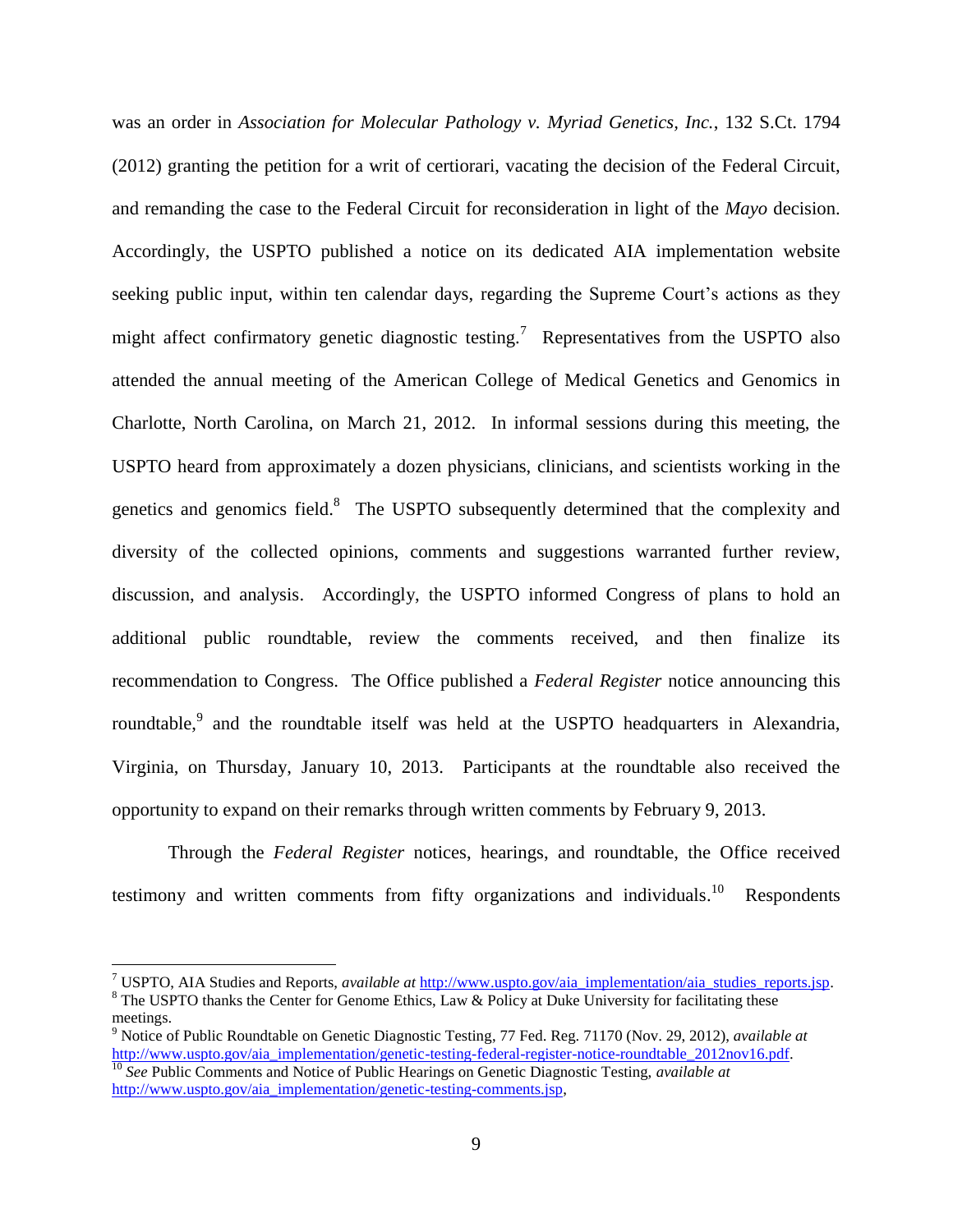included six U.S. intellectual property organizations, two U.S. government agencies, two academic research institutions, twenty U.S. companies and organizations, eight U.S. patent practitioners, and twelve members of the public speaking as individuals.

Since the AIA was enacted, the law that governs the patent-eligibility of inventions related to genetic diagnostic testing has changed considerably due to two Supreme Court patent decisions, *Mayo Collaborative Services v. Prometheus Laboratories, Inc.*, 132 S. Ct. 1289 (2012), and *Association for Molecular Pathology v. Myriad Genetics, Inc.*, 133 S. Ct. 2107 (2013). In *Myriad,* the Court held that isolated naturally-occurring DNA segments are not patent-eligible subject matter under 35 U.S.C. § 101. The Court's invalidation of patent claims to isolated genomic DNA in *Myriad* lifted a potential obstacle to confirmatory genetic diagnostic testing. This was a significant change notwithstanding that the Court also confirmed the patenteligibility of cDNA, a laboratory-made complementary copy of the protein-encoding messenger RNA containing only the actual protein-coding sequence without non-coding internal sequence blocks found in almost all human genes.

The Court in *Myriad* emphasized that the relevant difference between genomic DNA and cDNA is that in cDNA, the non-coding regions of naturally-occurring genomic DNA have been removed. Strictly speaking, then, cDNA does not occur in nature and so does not fall into the "product of nature" exception to subject matter eligibility under § 101. By contrast, observed the Court, genomic DNA does occur in nature and so does fall into the "product of nature" exception. Relatedly in *Mayo*, the Court addressed the patent-eligibility of method claims reciting "natural phenomena" or "law of nature" and concluded that (1) a newly discovered law

Transcript of Public Hearing on Genetic Diagnostic Testing (Feb. 16, 2012) [hereinafter "Alexandria Hearing"], *available at* [http://www.uspto.gov/aia\\_implementation/120216-genetic\\_transcript.pdf,](http://www.uspto.gov/aia_implementation/120216-genetic_transcript.pdf) *and* Transcript of Public Hearing on Genetic Diagnostic Testing (Mar. 9, 2012) [hereinafter "San Diego Hearing"], *available at* [http://www.uspto.gov/aia\\_implementation/120309-genetic\\_transcript.pdf.](http://www.uspto.gov/aia_implementation/120309-genetic_transcript.pdf)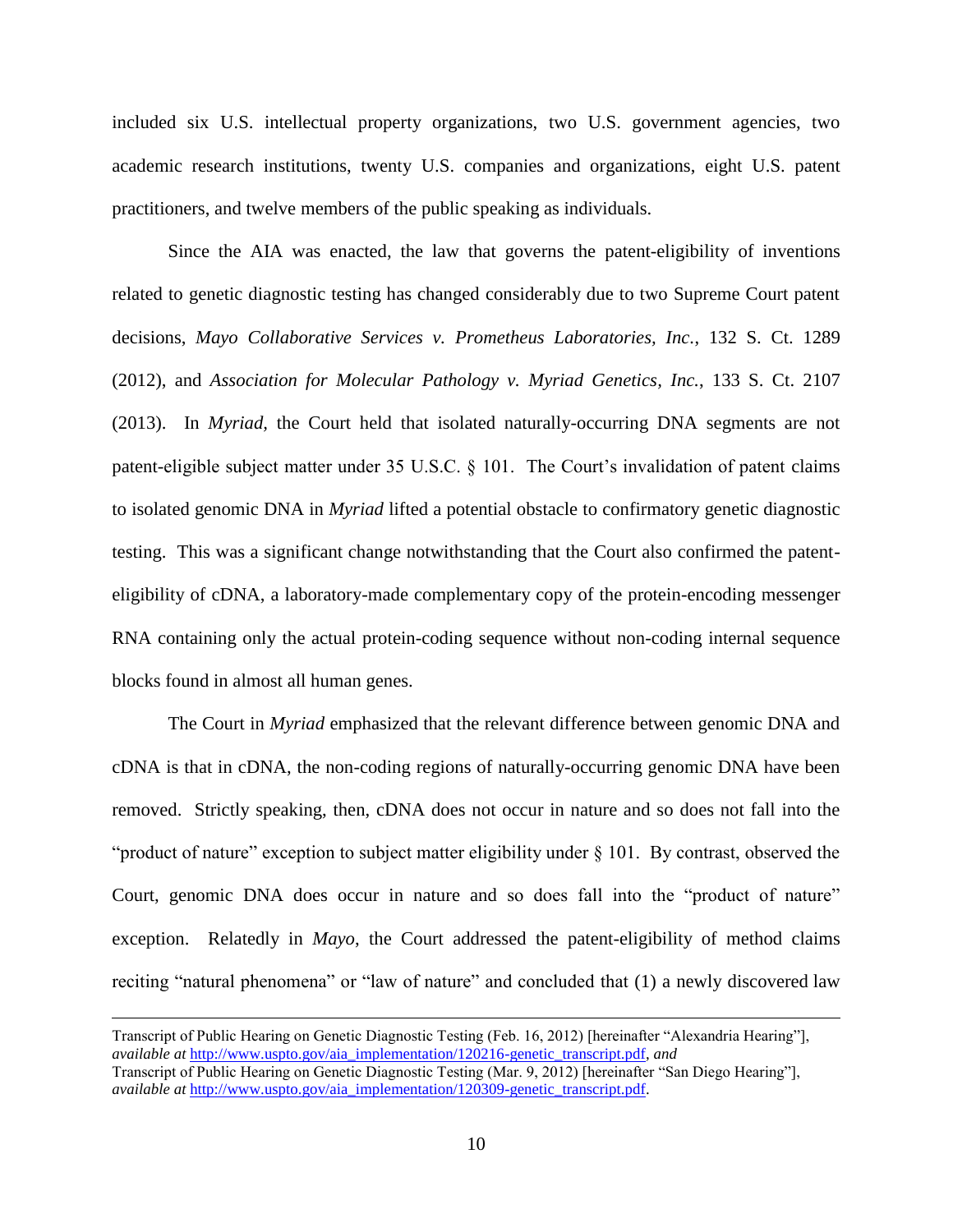of nature is itself unpatentable and (2) the application of that newly discovered law is also normally unpatentable if the application merely relies upon elements already well understood, routine, and conventional in the art. The Court explained that to transform an unpatentable law of nature into a patent-eligible application of the law, it must contain other elements or a combination of elements—an "inventive concept"—sufficient to ensure that the claim amounts to significantly more than the natural law itself, i.e., it must limit its reach to a particular inventive application of the law.

More recently, several decisions have issued in the federal district courts and the United States Court of Appeals for the Federal Circuit demonstrating the extent to which patent-eligible subject matter has been limited in this area. In *PerkinElmer, Inc. v. Intema Ltd.*, 496 Fed. Appx. 65 (Fed. Cir. 2012), a non-precedential decision, the Federal Circuit found that claims directed to a non-invasive prenatal test for Down's Syndrome that involves measuring levels of specific screening markers were ineligible for patent protection because the methods did not constitute an "inventive concept" as defined in *Mayo*. The United States District Court for the Northern District of California found in *Ariosa Diagnostics, Inc. v. Sequenom, Inc.*, 19 F. Supp. 3d 938 (N.D. Cal. 2013), that claims directed to a non-invasive prenatal test for identifying and characterizing paternal fetal DNA in blood from a pregnant woman were ineligible because they contained only conventional and existing detection steps and, thus, lacked the "inventive concept" required by *Mayo*. This decision was upheld on appeal by the Federal Circuit in *Ariosa Diagnostics, Inc. v. Sequenom, Inc. (Fed Cir, 2014-1139, 2014-1144, 6/12/2015).* The District Court of Delaware, in *Genetic Technologies Ltd. v. Laboratory Corp. of America Holdings*, 2014 WL 4379587 (D. Del. Sept. 3, 2014), evaluated claims directed to a method of predicting athletic performance based on the presence in an individual of particular alleles of the α-actinin-3 gene.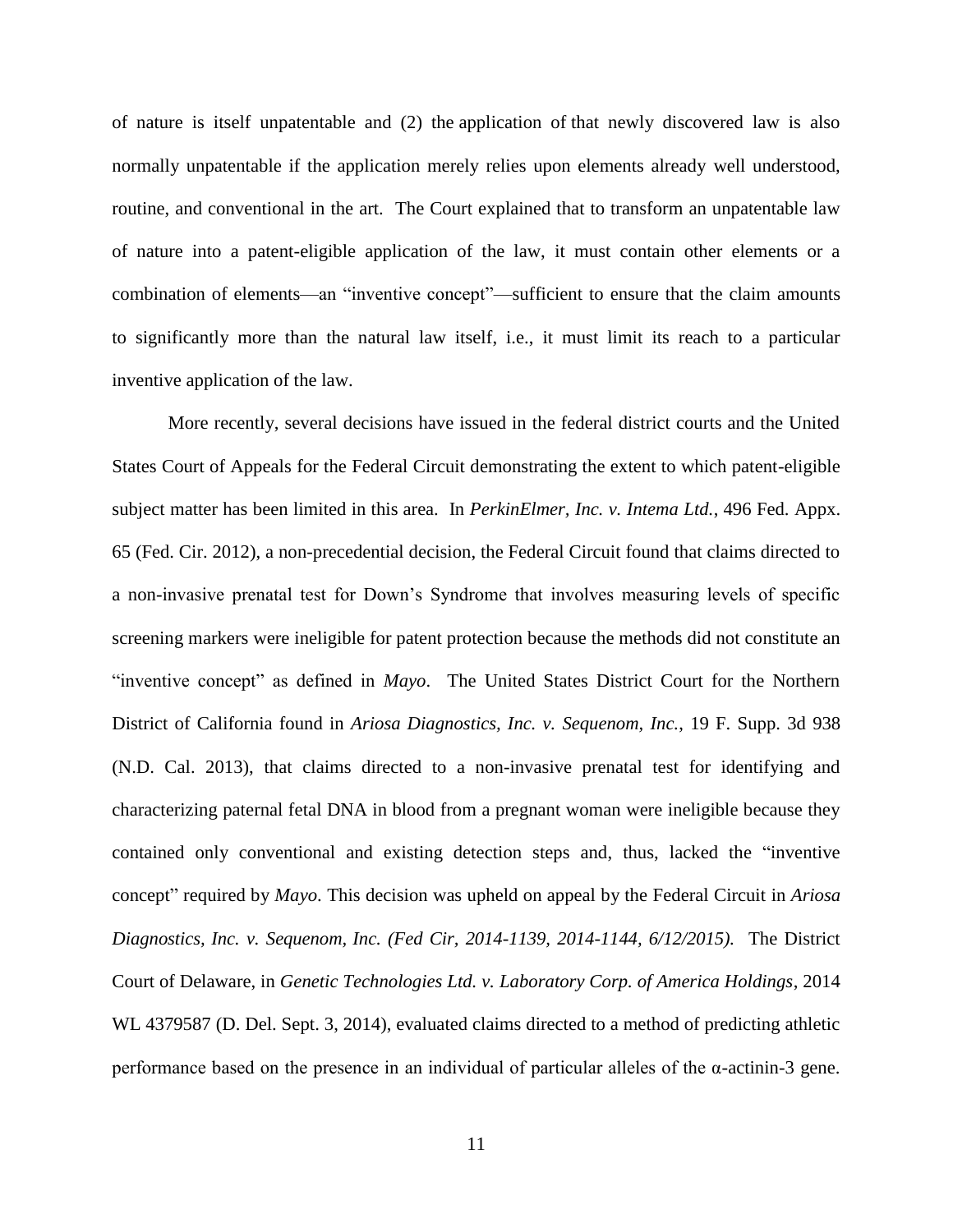The court determined, again based on *Mayo*, that the claimed steps of analyzing, detecting, and predicting did not constitute a patent-eligible application of the natural correlation. Finally, the Federal Circuit in *University of Utah Research Foundation v. Ambry Genetics Corp.*, 774 F.3d 755 (Fed. Cir. 2014), invalidated a number of composition-of-matter and diagnostic-method claims that were not addressed by the Supreme Court in *Myriad* and that were then asserted by Myriad Genetics against Ambry Genetics in an effort to prevent Ambry from offering BRCA testing. The court held that the claims at issue were directed to products of nature or applications of laws of nature with insufficient inventive concept to be patent-eligible.

Taken together, these cases dramatically affect the landscape of diagnostic testing, whether gene-based or not. To be sure, patents may continue to be obtained on non-naturally occurring or significantly modified natural substances such as cDNA, on compositions or products containing such modified substances, and on diagnostic test methods which are limited to a particular inventive application of a law of nature that incorporates an inventive concept. However, especially with respect to most gene-based diagnostics that rely on a correlation between the presence or absence of a particular genetic marker or mutation, almost always there are numerous well-known and effective ways to detect the marker which could not be encompassed by a patent claim. Once the key correlation is published, a third party could exploit any of the well-known methods to use the correlation in a diagnostic test in competition with the patent holder. Unless and until the legal environment shifts again, it is difficult to conceive of a gene-based diagnostic correlation that could be exclusively protected by a patented means of determining the correlation owned by single provider.

#### <span id="page-12-0"></span>**III. DISCUSSION**

While genetic testing has been extensively studied and reported upon, prior fact-gathering on confirmatory genetic diagnostic testing has been much more limited. That should not suggest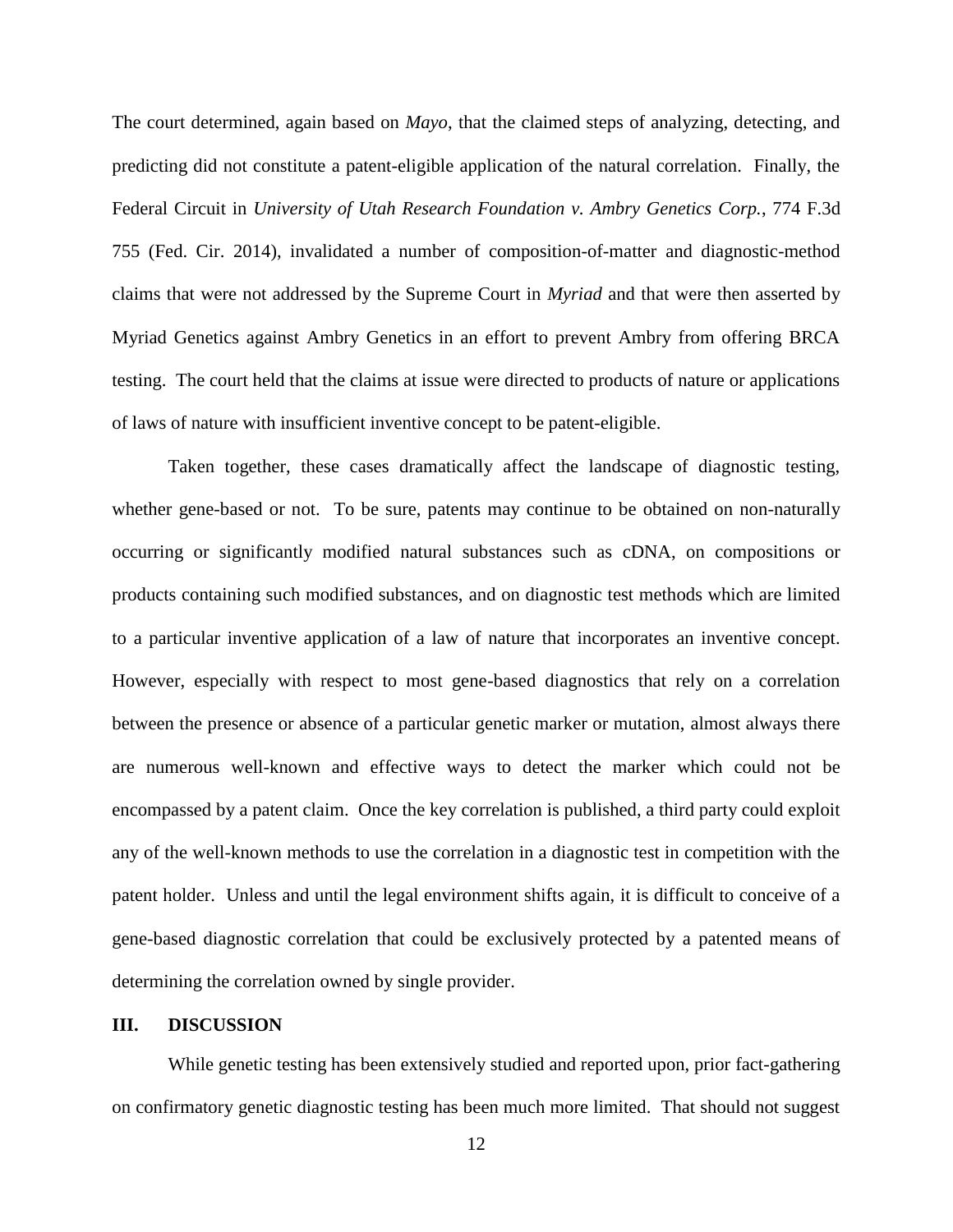that confirmatory genetic tests are unimportant to those who desire them. To the contrary, although USPTO is not the clinical expert in this area, the USPTO's research suggests that such confirmatory tests can be important for Americans suffering from disorders for which genetic diagnostics are playing an important preventative and screening role. Patients and physicians have expressed concerns about how widely available genetic diagnostic testing is, how the private and public sectors deliver genetic diagnostic testing when available, and how the complex medical innovation system in the United States delivers these new testing methods to consumers. So far, these concerns have focused on primary testing.

It is in this context that the Supreme Court's decisions in *Mayo* and *Myriad* and later federal cases interpreting those two decisions must be understood. The legal landscape has changed to the extent that it is now very unlikely that patents can impose significant barriers to the availability from multiple independent testing entities of alternative gene-based diagnostic tests that detect the same condition. The USPTO presents the following findings, conclusions, and recommendations with the understanding that they may remain generally applicable to the issue of access to gene-based diagnostic tests. The USPTO also cautions, however, that factors not related to patents and exclusive licensing, such as geographic availability, market demand and cost, may also affect the extent of availability and the quality of diagnostic tests.

#### **A. Prior Literature and Evidence Relating to the Items Presented**

<span id="page-13-0"></span>To guide the USPTO's findings of fact, Congress directed the USPTO specifically to study four issues:

- (1) The impact that the current lack of independent second opinion testing has had on the ability to provide the highest level of medical care to patients and recipients of genetic diagnostic testing, and on inhibiting innovation to existing testing and diagnoses.
- (2) The effect that providing independent second opinion genetic diagnostic testing would have on the existing patent and license holders of an exclusive genetic test.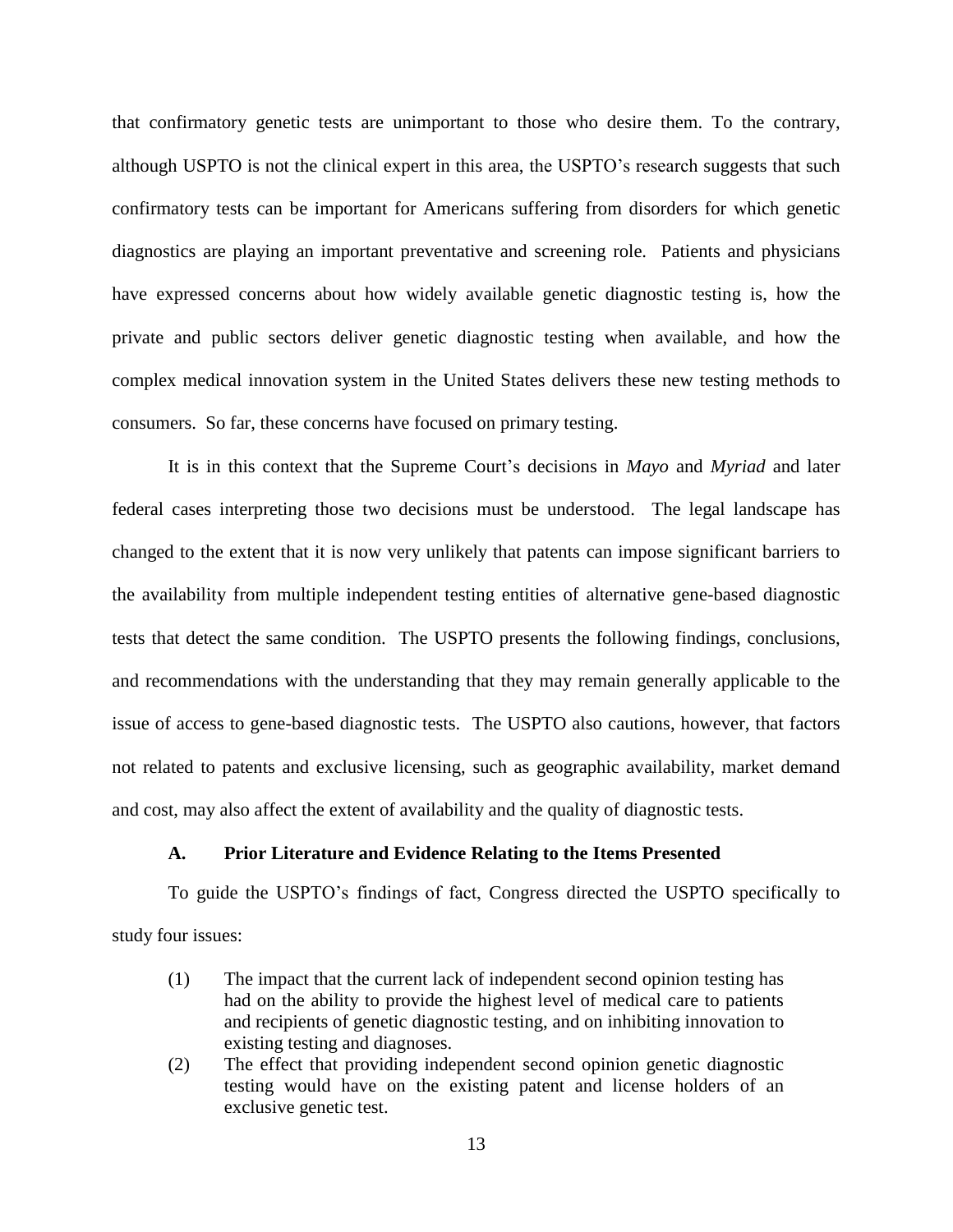- (3) The impact that current exclusive licensing and patents on genetic testing activity has on the practice of medicine, including but not limited to: the interpretation of testing results and performance of testing procedures.
- (4) The role that cost and insurance coverage have on access to and provision of genetic diagnostic tests.

In order to understand the issues surrounding confirmatory genetic diagnostic testing activity, and to collect evidence, the Office conducted a review of prior reports, studies, and scientific and medical opinion. In general, the results of this review were unsatisfactory in terms of discovering clear responses to these items. While the evidentiary record associated with genetic diagnostic testing tends to be light, the record available on confirmatory genetic testing is even more so. We review here by issue the relevant existing evidence.

# **1. Relating to the impact that the current lack of independent second opinion testing has had on the ability to provide the highest level of medical care to patients and recipients of genetic diagnostic testing, and on inhibiting innovation to existing testing and diagnoses.**

<span id="page-14-0"></span>The first item posed by Section 27 concerns "the impact that the current lack of independent second opinion testing has had on the ability to provide the highest level of medical care to patients and recipients of genetic diagnostic testing, and on inhibiting innovation to existing testing and diagnoses."<sup>11</sup> The core of this item concerns whether doctors were unable to gain access to meaningful confirmatory genetic testing when they believed such testing was needed or otherwise in the interest of their patients. The evidence offered on this issue was sparse. Where evidence was available, it was often not of the magnitude, quality, or rigor that scientists generally consider reliable in drawing conclusions. Much of the evidence was anecdotal and, what is worse, often contradictory. For confirmatory diagnostic genetic tests, there was insufficient evidence of clinical utility (the impact of testing on medical management

 $\overline{a}$  $^{11}$  AIA § 27(b)(1).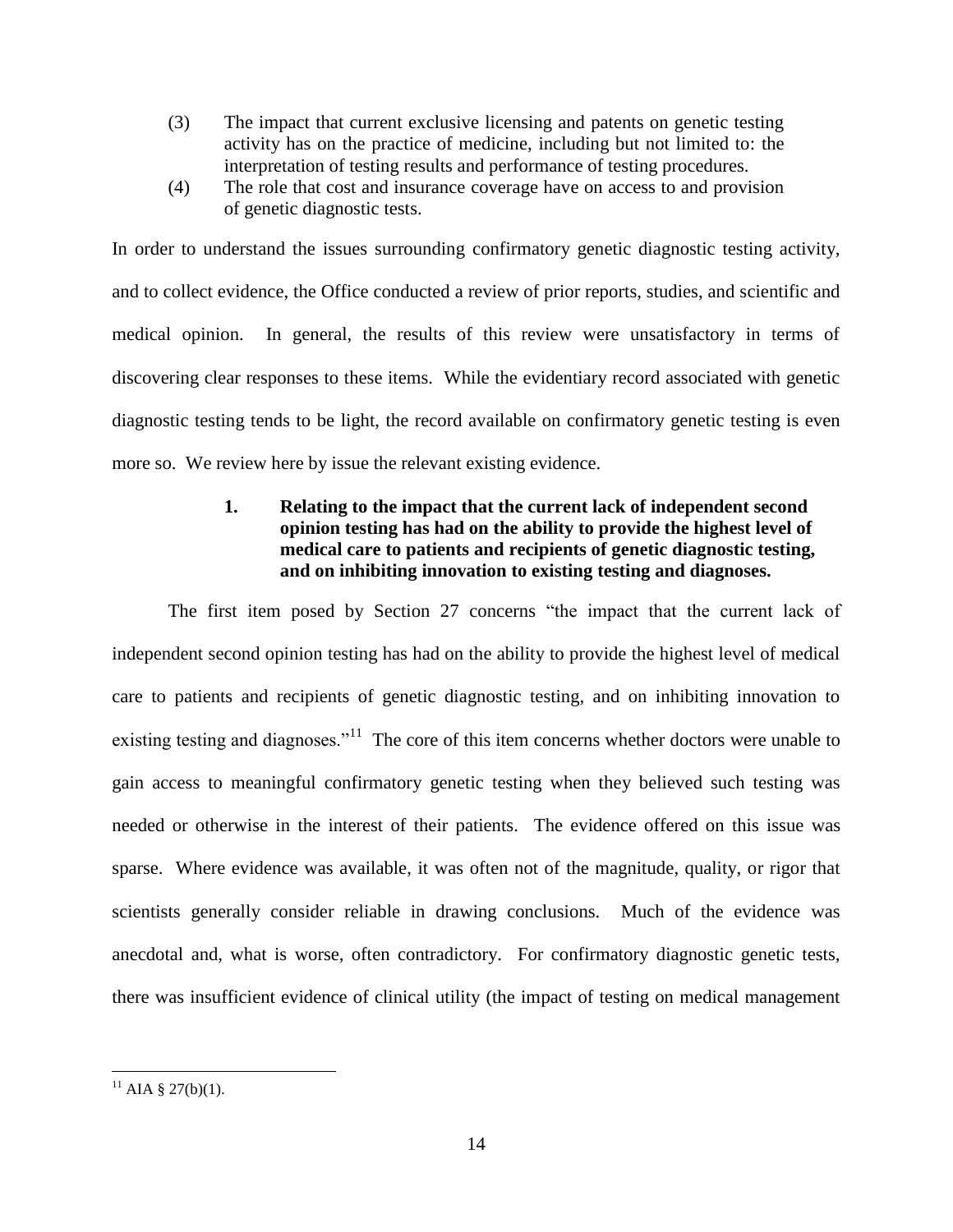and patient outcomes), and medical or scientific consensus on the value of confirmatory testing is unsettled.

A prime example of this evidence is the 2010 report of the Secretary's Advisory Committee on Genetics, Health and Society  $(SACGHS).<sup>12</sup>$  According to several researchers active in studying public policy issues relating to the patenting of genetic materials and techniques:

[SACGHS], after careful study of current knowledge on the effects of patenting genes on research and accessibility to genetic tests, found that there is no convincing evidence that patents either facilitate or accelerate the development and accessibility of such tests. On the other hand, the Committee found that there was some, albeit limited, evidence that patents had a negative effect on clinical research and on the accessibility of genetic tests by patients.<sup>13</sup>

It is notable that the limited evidence uncovered in the extensive fact gathering performed by the SACGHS included case studies and not primarily studies of large, randomly-drawn samples. Some of the difficulty of evidence-gathering on this issue relates to the understandable reluctance of doctors and patients to discuss health issues, and to legal impediments against reporting private health information.

An important threshold issue to consider is the extent of a market for confirmatory genetic diagnostic testing at all. Some evidence from clinicians who are experienced in prescribing genetic diagnostic tests suggested that demand for confirmatory genetic testing may be small, with only about 1–5% of patients who have undergone a primary genetic test needing a secondary, confirmatory genetic test. For some tests, this need could be easily met because the tests are available from several sources. Other tests could not be independently verified because

<sup>12</sup> Secretary's Advisory Committee on Genetics, Health, and Society, *Gene Patents and Licensing Practices and Their Impact on Patent Access to Genetic Testing* at A-8 (Apr. 2010), *available at* [http://oba.od.nih.gov/oba/sacghs/reports/SACGHS\\_patents\\_report\\_2010.pdf.](http://oba.od.nih.gov/oba/sacghs/reports/SACGHS_patents_report_2010.pdf)

<sup>&</sup>lt;sup>13</sup> Julia Carbone et al, *DNA Patents and Diagnostics: Not a Pretty Picture*, 28 NATURE BIOTECH. 784 (2010), *available at* [http://www.ncbi.nlm.nih.gov/pmc/articles/PMC3026778/pdf/nihms-218168.pdf.](http://www.ncbi.nlm.nih.gov/pmc/articles/PMC3026778/pdf/nihms-218168.pdf)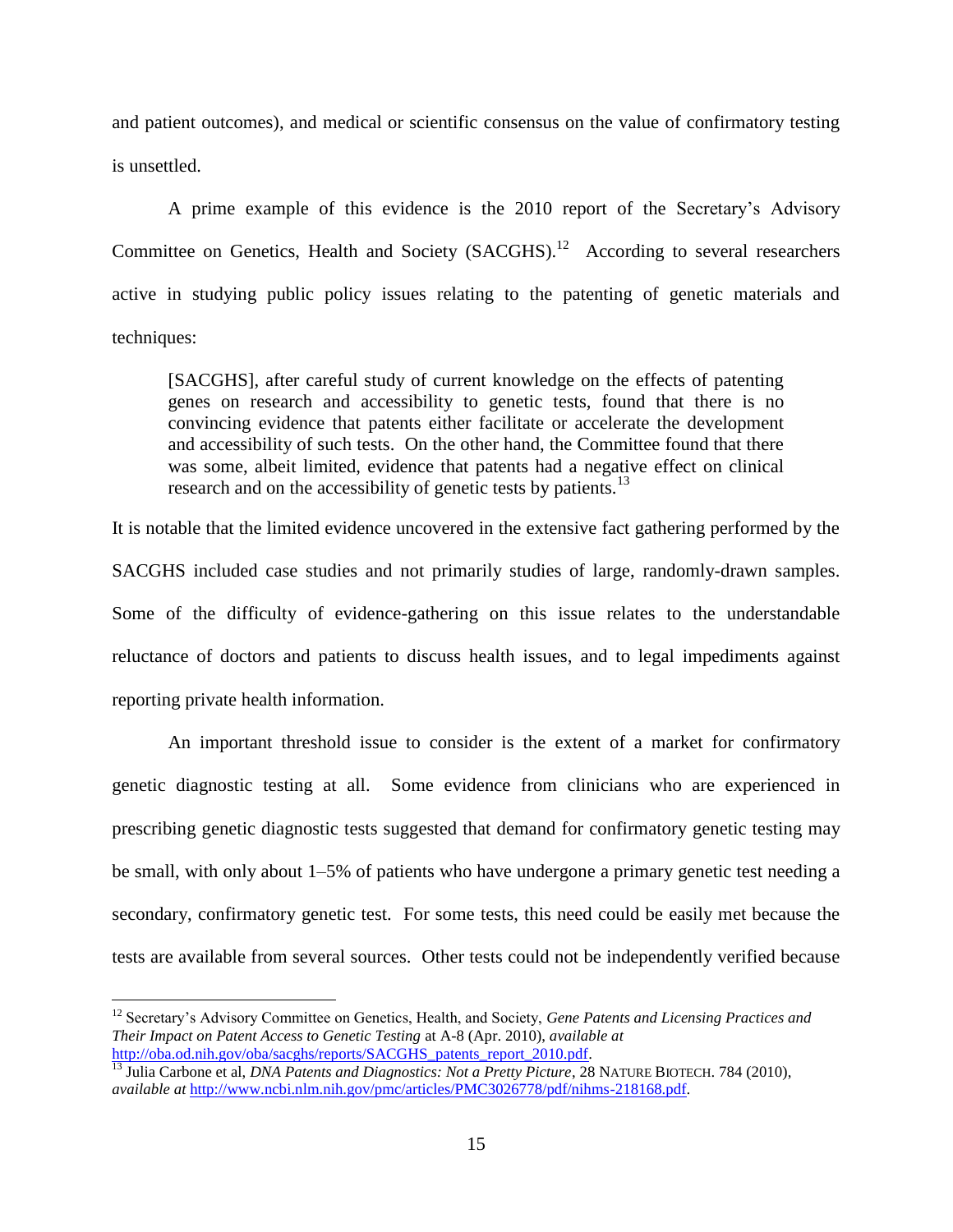they may have been available only from a single provider. Confirmatory genetic testing from the primary provider, although not independent, could still serve to confirm or refute the initial findings. Furthermore, it was not clear that licensing of these techniques was generally unavailable. For instance, Myriad Genetics testified that it had licensed one of its BRCA tests to at least three university laboratories.<sup>14</sup> Myriad also licensed Labcorp to perform the "Ashkenazi panel" test, which detects the three deleterious BRCA mutations that are most common to Ashkenazi Jews. It was also unclear from the evidence whether the availability of these alternative services was widely known to the physicians and patients who would wish to access independent confirmatory genetic tests.<sup>15</sup>

Also important is the effect of competition on test quality. There was mixed evidence about the effect that being an exclusive provider has on the quality and accuracy of diagnostic tests.<sup>16</sup> An exclusive provider, by being the sole recipient of patient data, can amass a more extensive dataset of test-to-patient outcomes, and this more comprehensive data coverage will tend to produce more accurate diagnostic results.<sup>17</sup> If two or more entities provide the same test, however, the data will be fragmented among them—absent some mechanism and incentive for sharing—reducing the ability of each to make accurate correlations between mutations and outcomes. Because data that correlate test results to patient outcomes are crucial to improving the interpretation of results, an effective mechanism to facilitate sharing data across providers would be useful to ensure quality testing and analytics. Otherwise, each competitor would have

 $14$  San Diego Hearing at 52 (testimony of Richard Marsh, General Counsel, Myriad Genetics).

<sup>&</sup>lt;sup>15</sup> San Diego Hearing at 85 and 89 (Myriad Genetics General Counsel Richard Marsh responding to then USPTO Deputy Director Teresa Rea).

<sup>16</sup> Some respondents have claimed that high error rates result from patent exclusivity. *See*, *e.g.*, Comments of Knowledge Ecology International at 3–4. Other respondents, even those who otherwise oppose exclusivity in genetic diagnostic testing, have described error rates as low: "The commonly quoted error rate for most clinical labs is 1 percent, but in practice, it is likely much lower." *See*, *e.g.*, Comments of National Society of Genetic Counselors at 3–4.

<sup>&</sup>lt;sup>17</sup> Comments of Myriad Genetics at 20–21.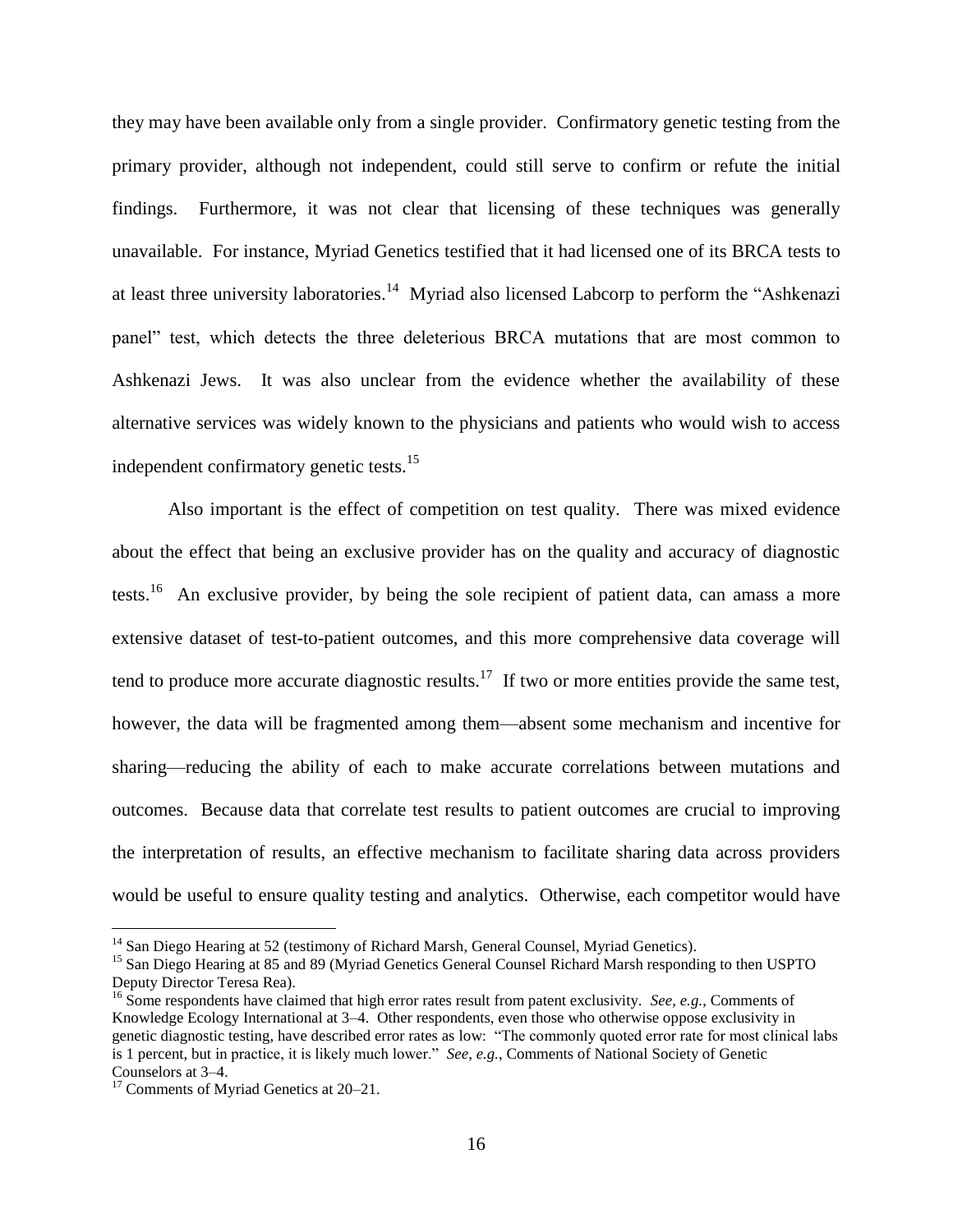fewer data points on which to evaluate its testing procedure. Some commenters also suggested that, absent competition, exclusive providers may not have the proper incentives to report and decrease error rates, although others noted that exclusive providers tend to decrease error rates over time in response to monitoring in the research environment and marketplace.<sup>18</sup> However, this monitoring is also difficult when data access is fragmented.

The effect on test quality of being available only from a single provider is ambiguous. A survey performed over a decade ago at clinical laboratories reported that the quality of testing, as perceived by laboratory personnel, was only modestly affected by the presence of gene patents in the space.<sup>19</sup> In another study, several researchers used methodology different from that used by an exclusive provider to analyze the BRCA1 and BRCA2 genes that acts as a marker for breast cancer risk. The researchers reported several large genetic rearrangements in BRCA1 and BRCA2 genes that were not detected by the exclusive provider's test method. The study estimated as many as 12% of women with breast cancer or with a severe family history of cancer and who had tested negative for BRCA1 and BRCA2 mutations could be expected to carry one of the genomic rearrangements.<sup>20</sup> The exclusive provider countered that changes in its testing in 2002 would have picked up one third of the failures reported in the first study, and that it has subsequently introduced newer testing to identify more deletions. These findings may suggest that more competition would allow for higher-quality products, but they could also suggest that market and research activity is appropriately monitoring exclusive providers and creating opportunities for test improvement. In all, it is unclear that competition in this space

 $18$  Comments of Wendy Chung at 1–2.

<sup>19</sup> Mildred K. Cho et. al., *Effect of Patents and Licenses on the Provision of Clinical Genetic Testing Services*, 5 J. MOLECULAR DIAGNOSTICS 3 (2003), *available at* [http://www.ncbi.nlm.nih.gov/pmc/articles/PMC1907368/.](http://www.ncbi.nlm.nih.gov/pmc/articles/PMC1907368/)

<sup>&</sup>lt;sup>20</sup> Tom Walsh et. al., *Spectrum of Mutations in BRCA1, BRCA2, CHEK2, and TP53 in Families at High Risk of Breast Cancer*, 295 J. AM. MED. ASS'N 1379 (2006), *available at* http://jama.jamanetwork.com/article.aspx?articleid=202583.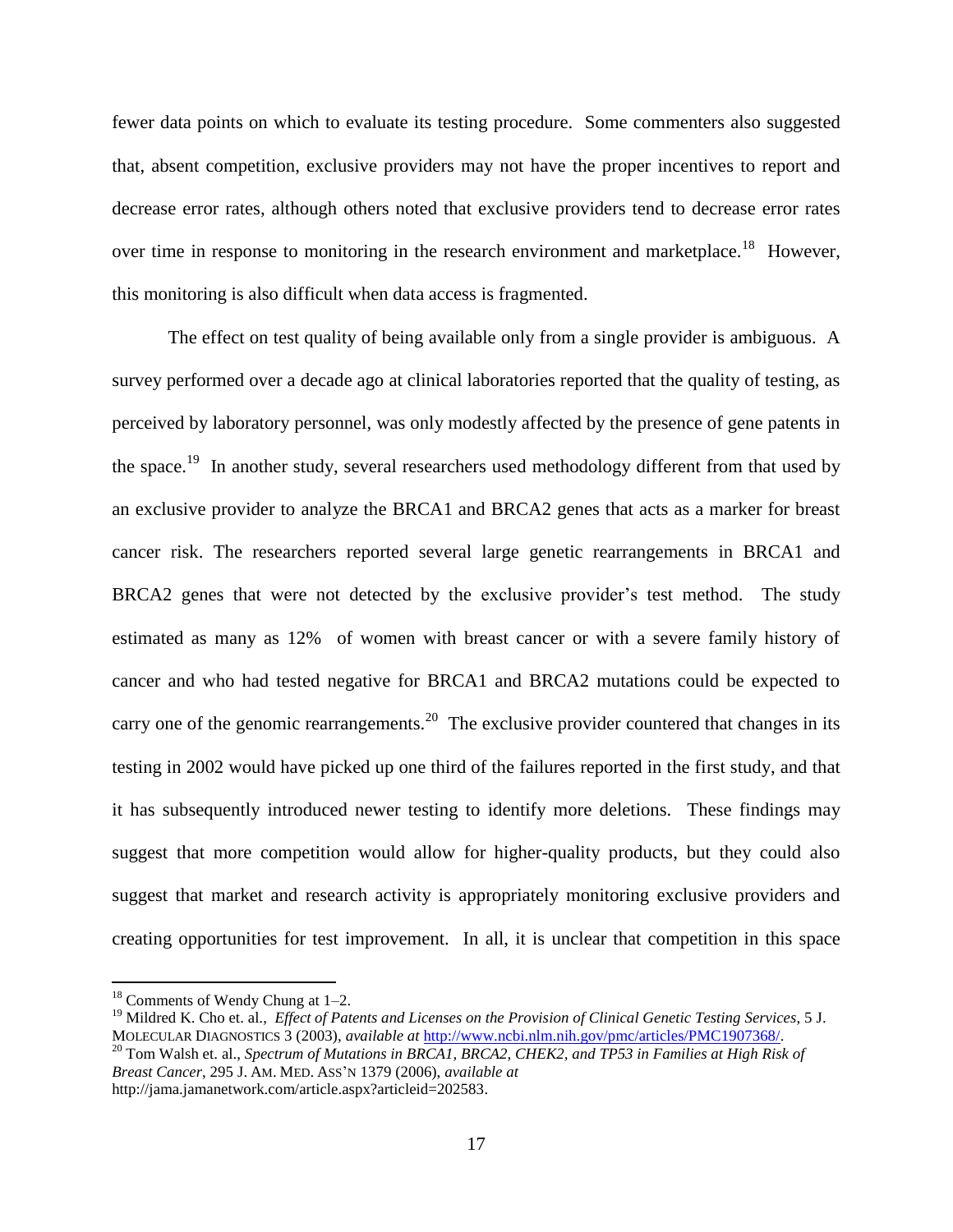would necessarily induce higher quality. For example, competitive pressure could lead to introduction of a test before it is fully developed and validated, or it could lead to cost-cutting that would affect the quality of the test.

Beyond the static effects of exclusivity upon the provision of existing tests, it is also important to consider dynamic effects that exclusivity may have on follow-on innovation. Some surveys of those involved in the field carried out 10 to 15 years ago, suggest that exclusivity may reduce follow-on innovation in diagnostic tests for genetic diseases. In one study, authors reported that 53% of laboratory directors said they had decided not to develop or perform a test because of a patent, and 67% stated that patents have decreased their ability to do research.<sup>21</sup> According to the results of a survey of members of the American Society of Human Genetics, 49% of respondents indicated that the existence of patents have at some time delayed or limited their research, while 46% indicated that such patents have never delayed or limited their research.<sup>22</sup> Yet another study found that biomedical research in general was not significantly impeded by gene patents (with only 1% reporting having to delay a project, and none abandoning projects due to patents).<sup>23</sup> However, where gene patents cover a diagnostic test, researches have reported more instances of patent owners asserting exclusive rights or asking for what they believed to be unreasonable licensing conditions. Thirty percent of clinical laboratories reported not developing or abandoning a test for hereditary hemochromatosis, for example, because of

 $\overline{a}$ 

<sup>23</sup> Timothy Caulfield et al, *Evidence and Anecdotes: An Analysis of Human Gene Patenting Controversies*, 24 NATURE BIOTECHNOLOGY 1091 (2006), *available at* [http://www.nature.com/nbt/journal/v24/n9/pdf/nbt0906-](http://www.nature.com/nbt/journal/v24/n9/pdf/nbt0906-1091.pdf) [1091.pdf;](http://www.nature.com/nbt/journal/v24/n9/pdf/nbt0906-1091.pdf) Jon F. Merz et al, *Diagnostic Testing Fails the Test: The Pitfalls of Patents Are Illustrated by the Case of Hemochromatosis*, 415 NATURE 577 (2002), *available at* [http://repository.upenn.edu/cgi/viewcontent.cgi?article=1047&context=bioethics\\_papers.](http://repository.upenn.edu/cgi/viewcontent.cgi?article=1047&context=bioethics_papers)

<sup>21</sup> Mildred K. Cho et al, *supra* note 19.

<sup>&</sup>lt;sup>22</sup> Isaac Rabino, *How Human Geneticists in US View Commercialization of the Human Genome Project*, 29 NATURE GENETICS 15 (2002), *available at* [http://www.nature.com/ng/journal/v29/n1/pdf/ng0901-15.pdf.](http://www.nature.com/ng/journal/v29/n1/pdf/ng0901-15.pdf)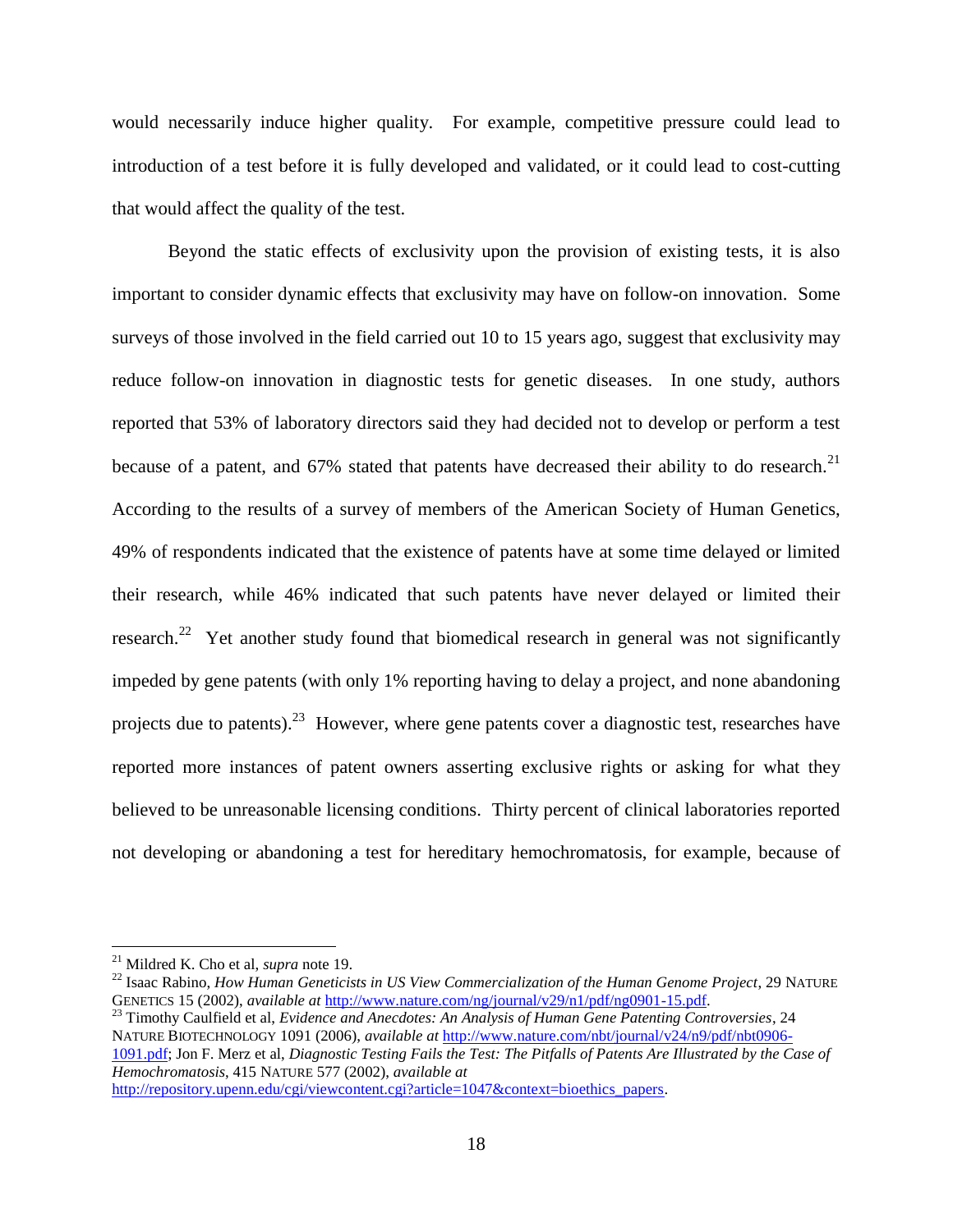patents held by others.<sup>24</sup> Not surprisingly, while evidence suggesting that patents impede biomedical research generally is sparse,  $25$  some evidence does suggest that patents have inhibited research laboratories that are engaged in commercial activity.<sup>26</sup>

In 2006, the National Research Council of the National Academies surveyed university researchers and found that gene patents are unlikely to cause scientists to either abandon projects or fail to undertake them. The study committee did observe a significant barrier to research due to a prevalent and likely increasing reluctance among research labs to exchange proprietary research materials, whether patented or not.<sup>27</sup> The study concluded that the apparent lack of research inhibition by patents stems from a combination of researchers' lack of awareness of IP rights and patent holders refraining from pursuing infringement litigation against universities either of which, the study indicated, could change with time.

When assessing the effect of the patenting of genetic diagnostic testing materials and methods upon confirmatory genetic testing, it was relevant to determine whether, and to what extent, patents have been enforced against the unauthorized practice of confirmatory genetic tests. While there have not been studies on confirmatory genetic testing per se, one researcher studied the incidence of human gene patents being asserted in court cases and, as of April 2007, found 31 cases in which the infringement of a human gene patent was asserted.<sup>28</sup> Among these

<sup>24</sup> Timothy Caulfield et al, *Evidence and Anecdotes: An Analysis of Human Gene Patenting Controversies*, 24 NATURE BIOTECHNOLOGY 1091 (2006), *available at* [http://www.nature.com/nbt/journal/v24/n9/pdf/nbt0906-](http://www.nature.com/nbt/journal/v24/n9/pdf/nbt0906-1091.pdf) [1091.pdf;](http://www.nature.com/nbt/journal/v24/n9/pdf/nbt0906-1091.pdf) Jon F. Merz et al, *Diagnostic Testing Fails the Test: The Pitfalls of Patents Are Illustrated by the Case of Hemochromatosis*, 415 NATURE 577 (2002), *available at*

[http://repository.upenn.edu/cgi/viewcontent.cgi?article=1047&context=bioethics\\_papers.](http://repository.upenn.edu/cgi/viewcontent.cgi?article=1047&context=bioethics_papers) <sup>25</sup> John P. Walsh et al, *View from the Bench: Patents and Material Transfers*, 309 SCIENCE 2002 (2005), *available at* [http://www.sciencemag.org/content/309/5743/2002.full.pdf.](http://www.sciencemag.org/content/309/5743/2002.full.pdf)

 $\overline{a}$ 

<sup>27</sup> Nat'l Res. Council, REAPING THE BENEFITS OF GENOMIC AND PROTEOMIC RESEARCH: INTELLECTUAL PROPERTY RIGHTS, INNOVATION, AND PUBLIC HEALTH (2006), *available at* [http://www.nap.edu/catalog.php?record\\_id=11487.](http://www.nap.edu/catalog.php?record_id=11487)

<sup>28</sup> Christopher M. Holman, *The Impact of Human Gene Patents on Innovation and Access: A Survey of Human Gene Patent Litigation*, 76 UMKC L. REV. 295 (2007), *available at*

[http://heinonline.org/HOL/Page?handle=hein.journals/umkc76&div=17&g\\_sent=1&collection=journals.](http://heinonline.org/HOL/Page?handle=hein.journals/umkc76&div=17&g_sent=1&collection=journals)

<sup>26</sup> Mildred K. Cho et al, *supra* note 20; J.F. Merz et al, *supra* note 24.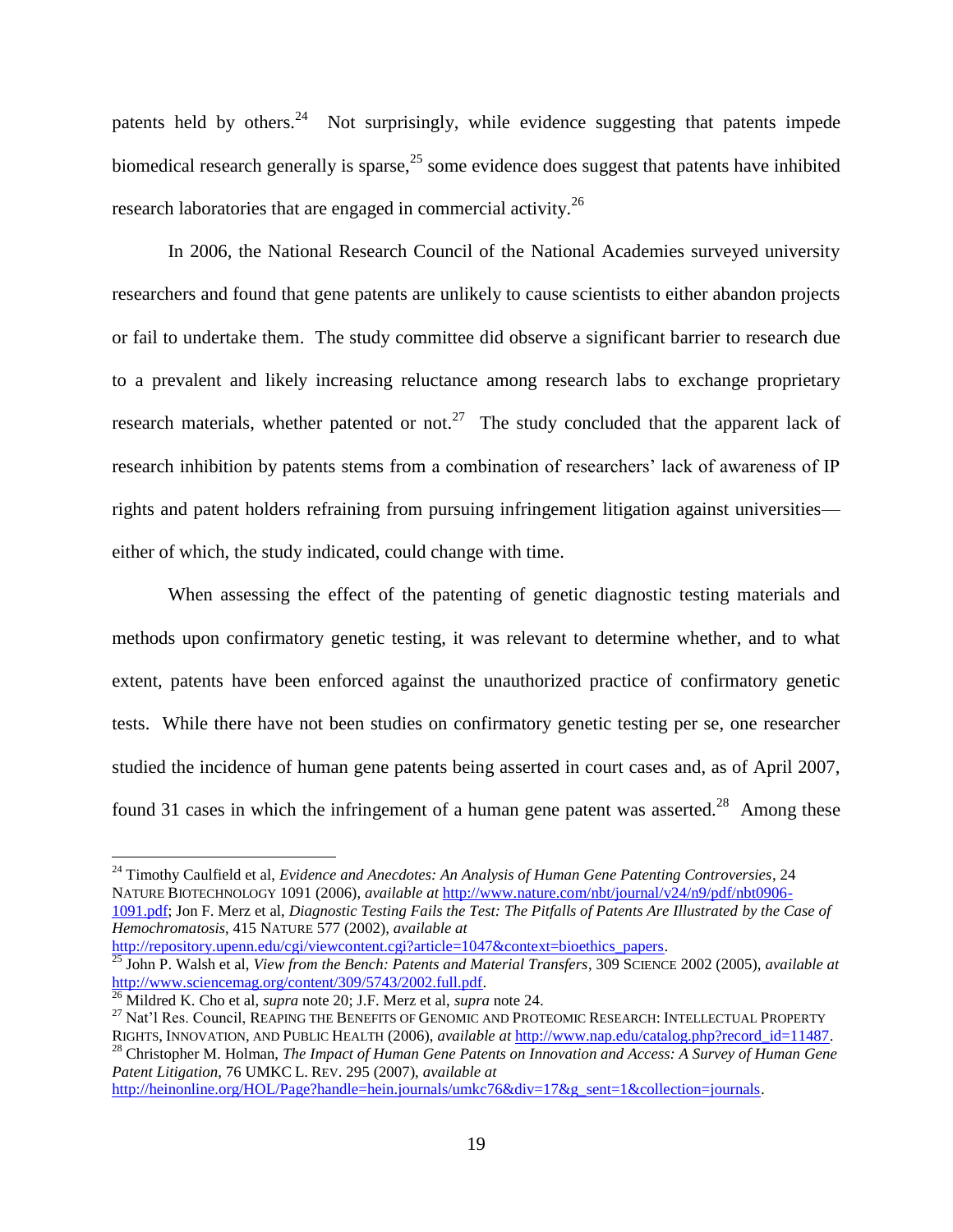cases, only five concerned diagnostic testing for genetic conditions. The author concluded that gene patents have a relatively small impact because they are so rarely litigated. Overall, he estimated that only 0.4% of human gene patents are litigated as compared to  $1-2\%$  of all patents, and upwards of 4% of pharmaceutical patents generally. According to one study, "no exclusive license in this field has been deemed to be of such importance for anyone to take to court."<sup>29</sup> Indeed, the Myriad patents appear to be the first challenged in court.<sup>30</sup>

Notwithstanding actual litigation, a substantial amount of enforcement activity can take place in the shadow of a litigation threat but without actually initiating litigation. For instance, one study identified nine instances in which the exclusive licensee of the BRCA1 and BRCA2 breast cancer patents enforced its rights against presumed infringing activities.<sup>31</sup> It is also likely that once the threat of enforcement against some entities becomes known, others who might have become providers would decide not to offer the test to avoid the risk of litigation. The impact of an exclusively-licensed patent cannot be determined only on litigation statistics, and as with other issues examined in the USPTO's fact-finding, evidence on these impacts is limited and mixed.

## **2. Relating to the effect that providing independent second opinion genetic diagnostic testing would have on the existing patent and license holders of an exclusive genetic test.**

<span id="page-20-0"></span>The second item posed by Section 27 concerns "the effect that providing independent confirmatory genetic diagnostic testing would have on the existing patent and license holders of an exclusive genetic test."<sup>32</sup> This question relates to whether the availability of independent confirmatory genetic tests would negatively affect the profits, or competitive position, of

<sup>29</sup> Julia Carbone et. al., *supra* note 13.

<sup>30</sup> *Id.*

<sup>31</sup> Mildred K. Cho et al, *supra* note 20.

 $32$  AIA § 27(b)(2).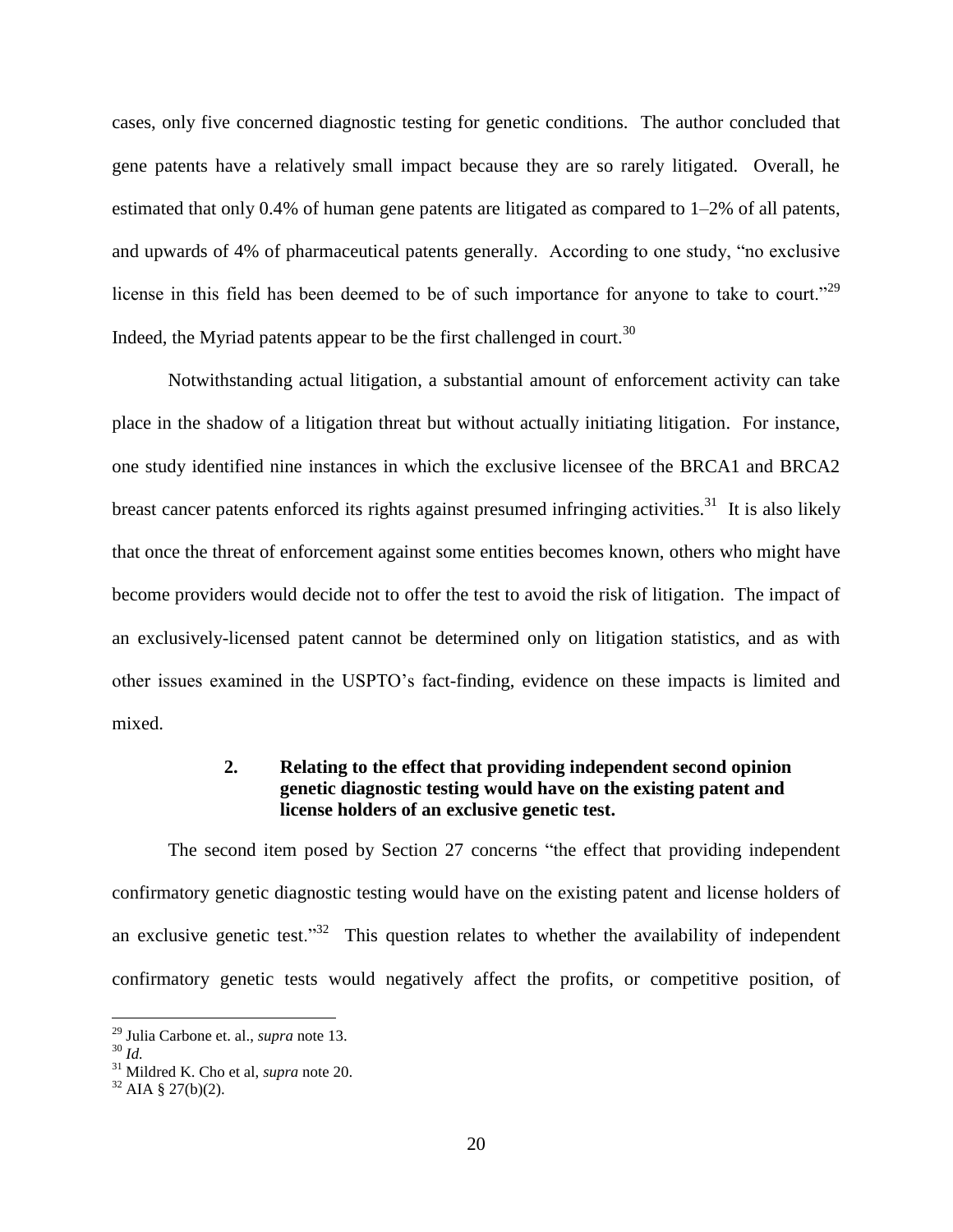authorized diagnostics companies that would otherwise be the sole test provider. There was little data on this issue, though it is unlikely that confirmatory testing by a second entity would have a significant negative impact on exclusive licensees. One reason is that only a subset of those who are tested would need or request confirmatory testing, and that subset is likely to be limited. The subset may include not only those who test positive but also those who test negative but are members of a high-risk group. Because demand for confirmatory testing is likely to be small relative to the demand for initial testing, the lost profits associated with confirmatory genetic testing conducted by other laboratories would appear not to be a major inconvenience for commercial entities that provide primary testing. Another reason is that where an exclusive licensee had the right to exclude others from doing the first test, there would be little or no economic harm done by an independent entity doing a second, confirmatory genetic test. Indeed, one major provider of primary genetic diagnostic testing testified that, in theory, "second opinion confirmatory genetic testing should have no appreciable impact on existing patent and license holders of an exclusive license<sup>33</sup>—with one caveat.

The caveat is that providers may unlawfully enter the market for primary testing under the guise of providing confirmatory testing, creating significant concerns for current primary testing providers. Once a competitor has made the investments in personnel, physical plant, and equipment that are necessary to conduct confirmatory genetic tests, economic pressure to recoup those investments and only a relatively small demand for confirmatory tests may drive the competitor to offer primary tests unlawfully.<sup>34</sup> The very possibility of this situation would

 $33$  San Diego Hearing at 57–58 (testimony of Richard Marsh) (discussing the impact upon rights holder of allowing confirmatory genetic diagnostic testing).

<sup>34</sup> *See* Second Written Statement of Robert Cook-Deegan at 9; San Diego Hearing at 144 (testimony of Bernard Greenspan) (discussing reasons against deliberately segmenting genetic diagnostic testing into primary and secondary markets, including concerns of cost recovery for a laboratory providing only secondary testing).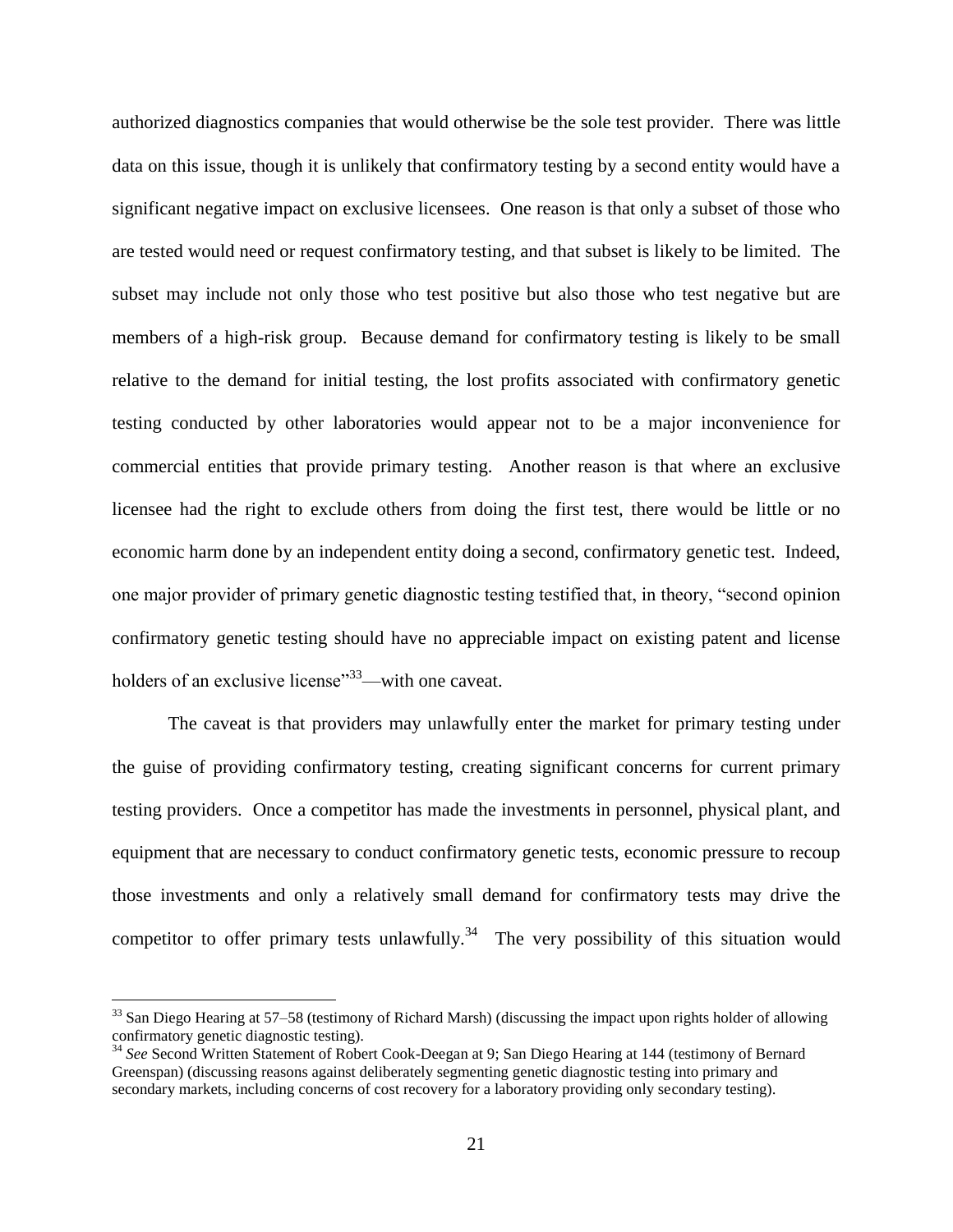impose a burden upon the licensed primary provider to monitor not only whether others are performing the test, but also in what sequence— primary and secondary—those others are performing the test. Similarly, a supposedly limited transfer of the technology could introduce uncertainty over the future income stream of the primary testing company, thus making it more difficult to adequately raise investment capital for further growth.<sup>35</sup> While evidence on this point is sparse, it suggests that the existence of a market for independent confirmatory genetic testing generally may not substantially harm patent owners or exclusive licensees who provide initial testing so long as the market for confirmatory testing is properly regulated and monitored.

# **3. Relating to the impact that current exclusive licensing and patents on genetic testing activity has on the practice of medicine, including but not limited to: the interpretation of testing results and performance of testing procedures.**

<span id="page-22-0"></span>The third item posed by Section 27 concerns "the impact that current exclusive licensing and patents on genetic testing activity has on the practice of medicine, including but not limited to: the interpretation of testing results and performance of testing procedures."<sup>36</sup> There was little evidence that the interpretation of reliable test results is affected by patents and exclusive licensing practice. One commenter during the comment period suggested that interpretation was unimpeded,<sup>37</sup> and that confirmatory genetic tests were a relatively simple matter,  $38$  and another affirmed this point with regard to multiple mutations.<sup>39</sup> Another commenter suggested that, from a patient health standpoint, the most important element of interpretation that may lead to a need for confirmatory genetic testing is when a negative test result is obtained and the doctor has

 $\overline{a}$ <sup>35</sup> *See id.*

 $36$  AIA § 27(b)(3).

<sup>37</sup> *See* Comments of Roche Molecular Systems and Abbott Laboratories, Inc. at 2–3 (noting that patents pose no barrier at all to the review and interpretation of test results).

<sup>38</sup> *See* Comments of Roche Molecular Systems and Abbott Laboratories, Inc. at 2 (comparing the greater value of follow-on innovation through the proliferation of competing tests to "the simple repetition of an existing test"). <sup>39</sup> *See* Comments of Prometheus Laboratories at 2 (citing Brenda Richards et al, Multiplex PCR Amplification from the CFTR Gene Using DNA Prepared from Buccal Brushes/Swabs, 2 HUMAN MOLECULAR GENETICS 159 (1993)).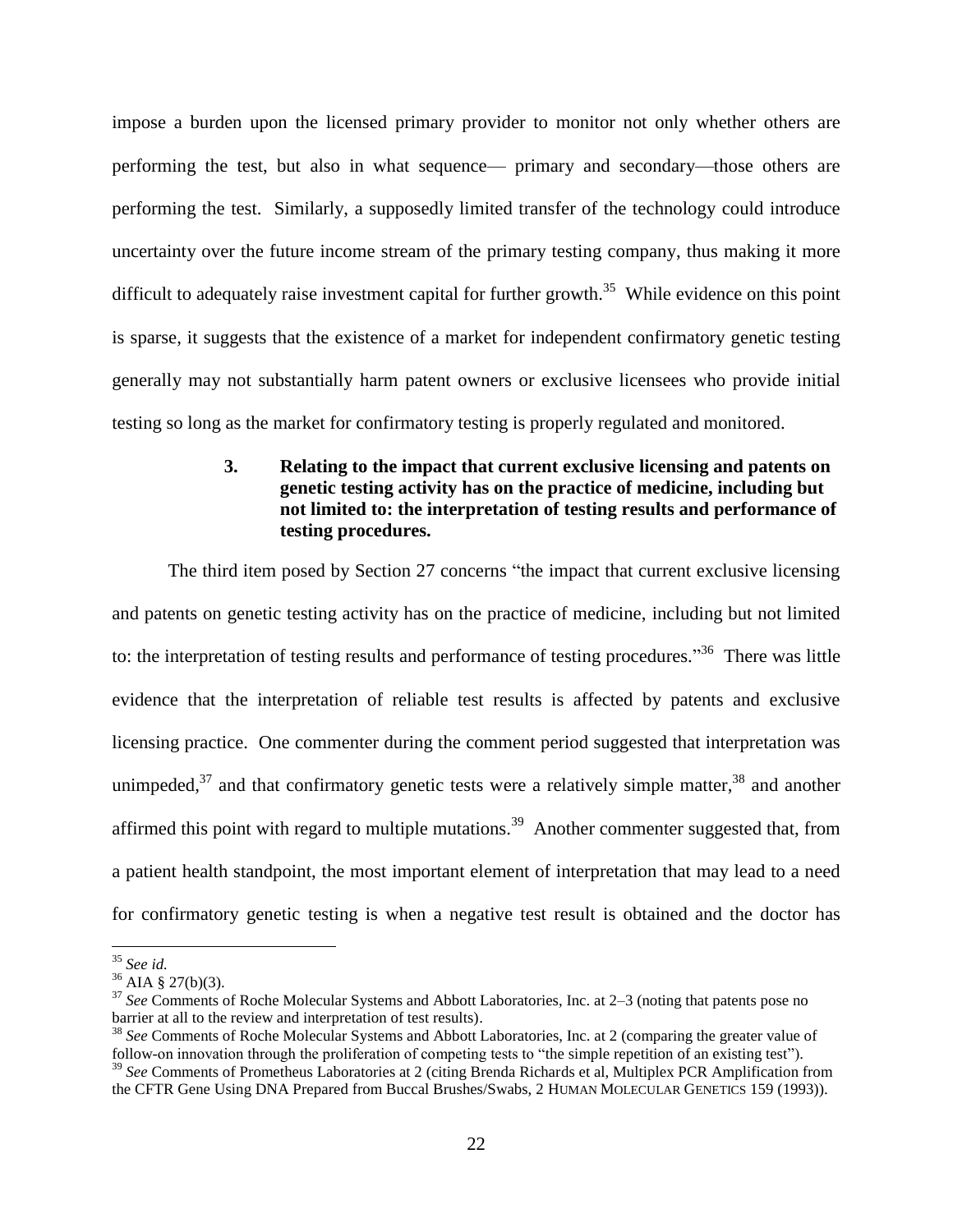reason to believe that the primary test results showing no anomalies may be in error due to other patient characteristics, including other genetic factors that may be available from more comprehensive, independent tests.<sup>40</sup>

Regarding the performance of testing, the question is whether exclusive licensing of patents limits the ability of diagnostic testing centers to provide confirmatory results. On this point, one survey reported that 65% of responding diagnostic testing center directors had been contacted by a patent or license holder about potential infringement, and that 25% of the directors avoided providing a genetic testing service as a result.<sup>41</sup> This report also found that, of the 461 tests potentially available at the time, twelve had been the subject of patent enforcement activity. Interestingly, all twelve tests were offered by eleven or more laboratories (the category of most widely available service point offerings).<sup>42</sup> Widespread infringement of patents covering genetic tests clearly increases the likelihood of enforcement by patentees to combat the violation of their patents and protect the rights of their authorized licensees. It is also likely that the factors that may lead to multiple labs offering a test for changes in a particular gene—such as large demand, clinical acceptance and available insurance coverage—increase the value of the exclusive right and drive enforcement efforts of the patent owners and exclusive licensees authorized to bring patent infringement lawsuits against infringers.

It is unclear whether those findings, which related to laboratories engaged in potentially infringing activities by conducting primary genetic diagnostic tests, would apply equally to the provision of confirmatory results. Commentary and testimony provided to the USPTO suggested that the market for confirmatory genetic tests is small relative to primary tests, and so it may be

<sup>40</sup> Comments of James Evans at 1.

<sup>41</sup> Mildred K. Cho et al, *supra* note 20.

<sup>42</sup> *Id.*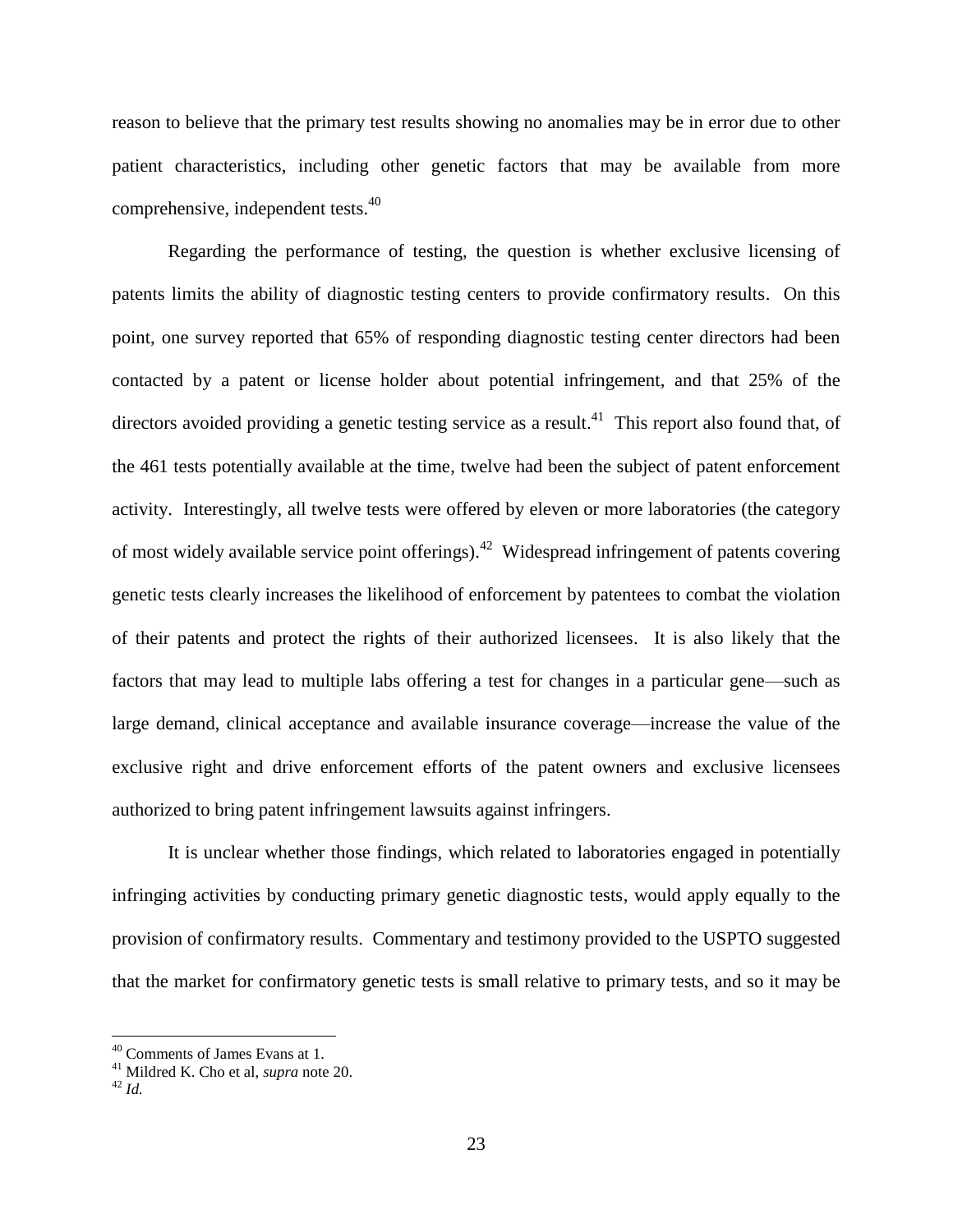that confirmatory genetic testing goes undetected. The USPTO found no evidence about whether, and how often, doctors order confirmatory genetic tests even when multiple test providers are available.

It is also likely following *Mayo* and *Myriad*, that the natural correlations that underlie gene-based diagnostic tests can now be detected using non-infringing methods and materials, regardless of the presence of patents on specific, patent-eligible forms of a test for any particular targeted condition.

## **4. Relating to the role of cost and insurance in genetic diagnostic testing.**

The fourth item posed by Section 27 concerns "the role that cost and insurance coverage have on access to and provision of genetic diagnostic tests.<sup>343</sup> An important basic inquiry in this regard is whether insurance companies cover or would be likely to cover the costs of confirmatory genetic tests. Evidence from insurance policies indicated that the cost of confirmatory genetic testing is generally currently not covered.

In general, Medicare does not cover the cost of "duplicate testing."<sup>44</sup> The Medicare policy manual advises that "[m]ultiple tests to identify the same analyte, marker, or infectious agent should not be reported separately."<sup>45</sup> Insurance expert Dr. Bruce Quinn, one of the respondents to the USPTO's requests for information, identified an exception that allows "measuring the same analyte in two materially different tissues," e.g., a possible cancer on the left arm versus the right arm, but noted that such an exception "would not apply to germline

 $43$  AIA § 27(b)(4).

<sup>&</sup>lt;sup>44</sup> Ctrs. for Medicare & Medicaid Svcs., National Correct Coding Initiative Policy Manual for Medicare Services, Ch. 10, at X-20 (2013), available at http://www.cms.gov/Medicare/Coding/NationalCorrectCodInitEd/index.html. <sup>45</sup> *Id.*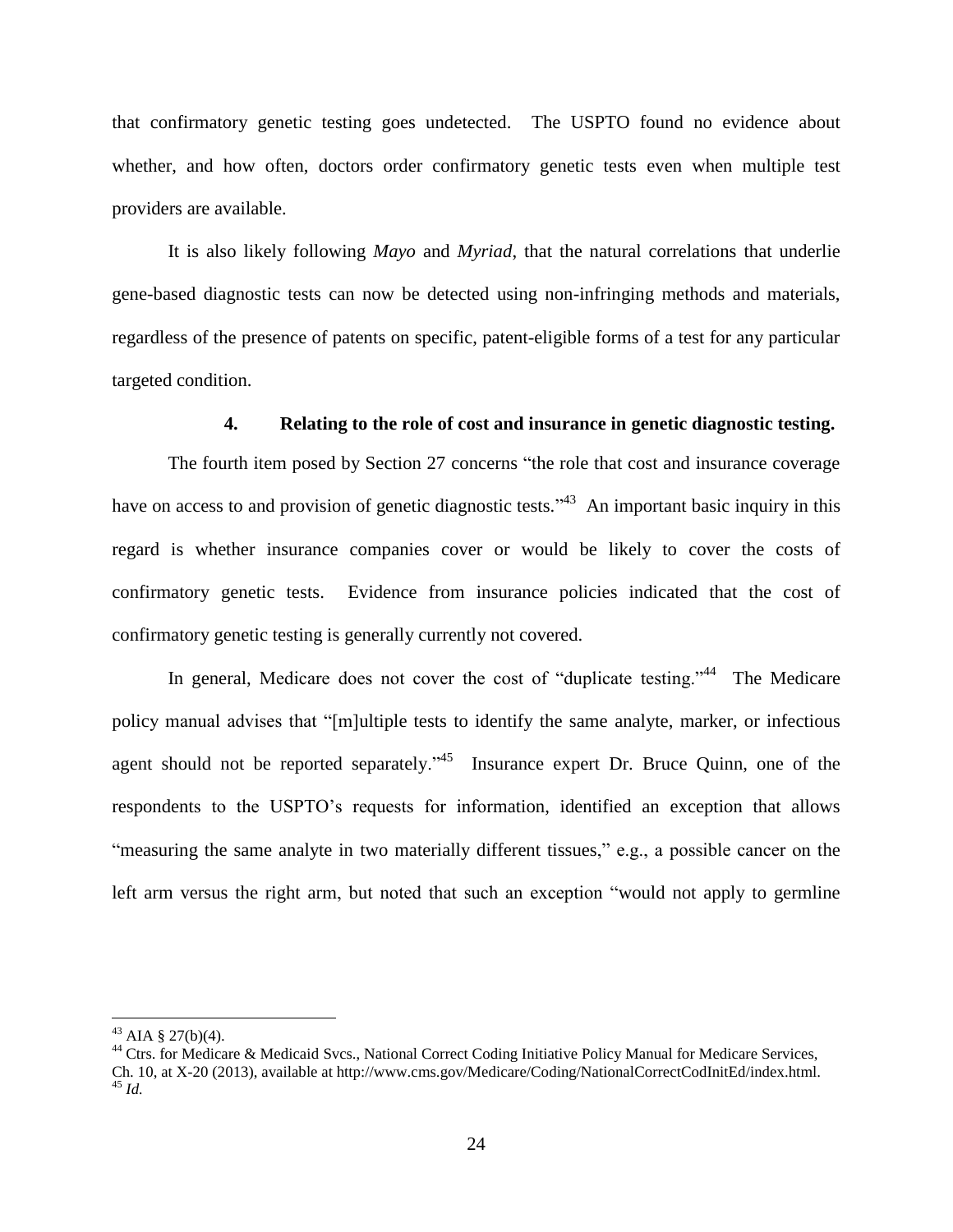genetic tests which would give the same results regardless what part of the body a sample was taken from." 46

Major private insurers, too, presume that a genetic test for a particular inherited disorder should be conducted only once in the lifetime of a patient: for example, this is the case for Aetna,<sup>47</sup> WellCare,<sup>48</sup> and Capital Blue Cross.<sup>49</sup>

Another important inquiry is whether exclusive patent protection results in higher costs, and whether the costs of genetic tests are so high that the price inhibits patients from requesting confirmatory tests or doctors from prescribing them. Costs do play a role in whether patients choose to undergo treatments,<sup>50</sup> and commenters suggest that insurance coverage, in turn, plays a major role in whether testing services are sought,<sup>51</sup> especially where the cost of the service is high. There is little evidence, however, to suggest that prices for exclusively-licensed genetic tests are significantly inflated relative to what they would be if they did not hold an exclusive position in the marketplace. To the contrary, the SACGHS report found "little consistent price effect of the BRCA patents" based on a comparison of "intra-laboratory cost per amplicon for Myriad's testing of BRCA versus colon cancer genes" and of "Myriad's price for full-sequence testing of colon cancer genes compared to other (competitor) services.<sup> $52$ </sup> In another study

<sup>&</sup>lt;sup>46</sup> Statement of Bruce Quinn at 6.

<sup>47</sup> Aetna Inc., Clinical Policy Bulletin No. 0140: Genetic Testing at 3 (Jan. 18, 2013), *available at* [http://www.aetna.com/cpb/medical/data/100\\_199/0140.html.](http://www.aetna.com/cpb/medical/data/100_199/0140.html)

<sup>48</sup> WellCare, Policy No. HS-021: Diagnostic and Predictive Testing at 2 (June 7, 2012), *available at* [https://www.wellcare.com/WCAssets/corporate/assets/HS021\\_Genetic\\_Testing.pdf.](https://www.wellcare.com/WCAssets/corporate/assets/HS021_Genetic_Testing.pdf)

<sup>&</sup>lt;sup>49</sup> Capital BlueCross, Medical Policy No. MP-2.232: Genetic Testing for Inheritable Disease at 2 (July 1, 2012), *available at* [https://www.capbluecross.com/NR/rdonlyres/251A974E-2846-43FF-9F2C-](https://www.capbluecross.com/NR/rdonlyres/251A974E-2846-43FF-9F2C-1873080CD7DA/0/GeneticTestingforInheritableDiseaseMinorReviewcoded122012sb.pdf)[1873080CD7DA/0/GeneticTestingforInheritableDiseaseMinorReviewcoded122012sb.pdf.](https://www.capbluecross.com/NR/rdonlyres/251A974E-2846-43FF-9F2C-1873080CD7DA/0/GeneticTestingforInheritableDiseaseMinorReviewcoded122012sb.pdf)

<sup>50</sup> *See*, *e.g.*, Aaron B. Caughey et al, *Assessment of Demand for Prenatal Diagnostic Testing Using Willingness to Pay*, 103 OBSTET. GYNECOL. 539 (2004), *available at*

[http://journals.lww.com/greenjournal/fulltext/2004/03000/assessment\\_of\\_demand\\_for\\_prenatal\\_diagnostic.22.aspx.](http://journals.lww.com/greenjournal/fulltext/2004/03000/assessment_of_demand_for_prenatal_diagnostic.22.aspx) <sup>51</sup> *See*, *e.g.*, Comments of Cancer Legal Resource Center at 1–2 *and* Comments of Lori Pressman at 16.

<sup>52</sup> Robert Cook-Deegan et al, *Impact of Patents and Licensing Practices on Access to Genetic Testing for Inherited Susceptibility to Cancer: Comparing Breast and Ovarian Cancers to Colon Cancers*, Case Study *in* SACGHS REPORT at A-5–A-6.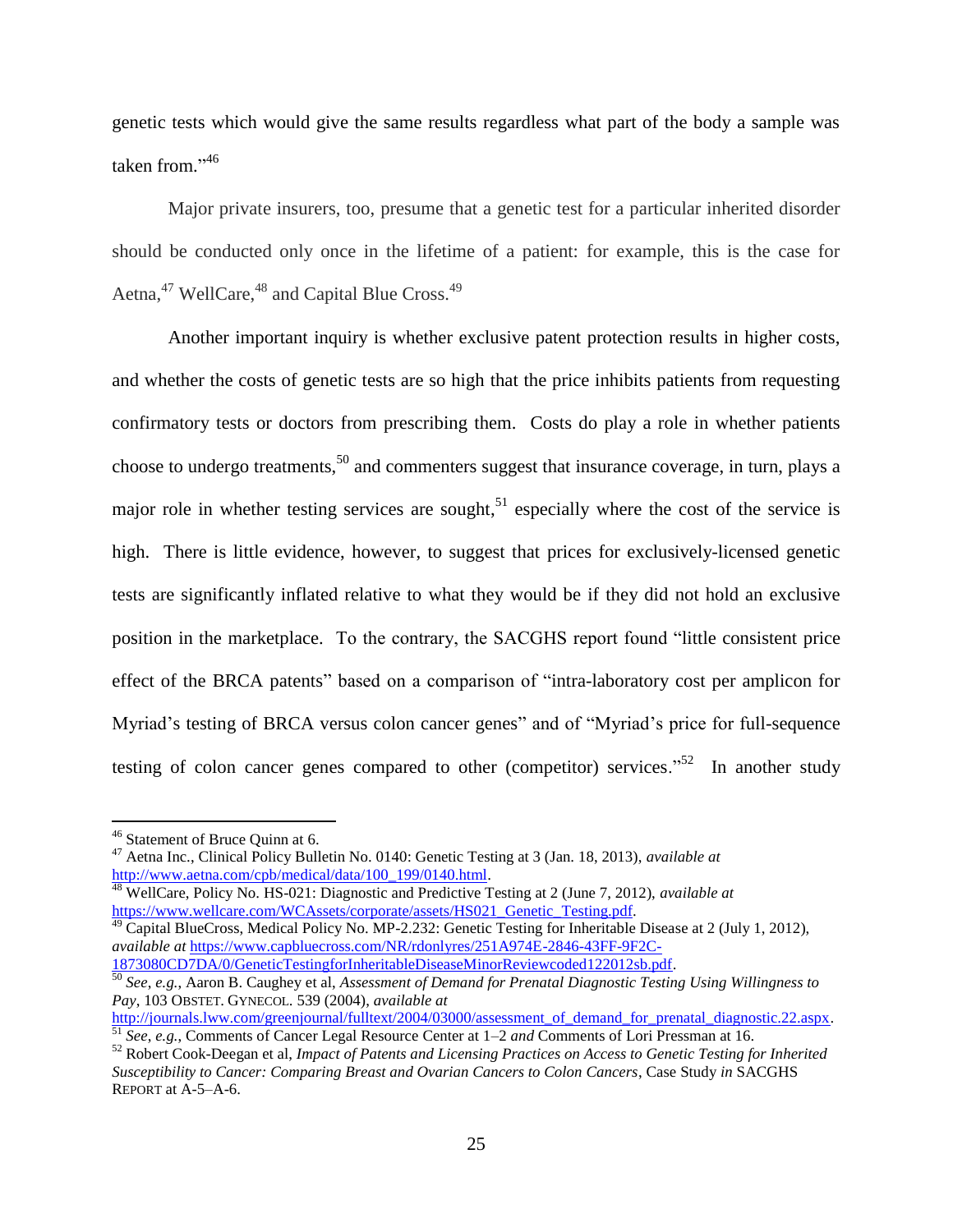related to pricing, a group of researchers compared the prices charged for genetic tests for breast and colorectal cancers, one of which is exclusively licensed (breast cancer) and the other of which is not (colorectal cancer), and found that the exclusive licensee charged less for its test than the non-exclusive licensee did for its test.<sup>53</sup>

While exclusivity may not drive the cost of a given test markedly higher than if the test were offered on a non-exclusive basis, it is clear that the availability of insurance plays an important role in the decision to have a test done, especially when the cost of the test is substantial. One report includes a case study, finding that nearly 70% of women who were eligible for free BRCA1 testing chose to undergo the testing, whereas only 22% of those women without coverage elected to undergo the test.<sup>54</sup> The exclusive provider of testing using the BRCA1 and BRCA2 gene mutation for breast cancer reports that 95% of those requesting testing have insurance coverage, which pays  $90\%$  of the charges.<sup>55</sup> Another study reports that, out of 450 women whom genetics professionals had counseled regarding breast/ovarian cancer risk, 42% of women who declined BRCA testing had insurance that provided no coverage for such testing; that 25% had insurance offering partial coverage; and that 33% had full coverage.<sup>56</sup> The same study reports that women who could not afford full or partial payment of BRCA genetic testing for breast cancer were 5.5 times less likely to elect to have the test.<sup>57</sup>

<sup>53</sup> Robert Cook-Deegan et al, *supra* note 54.

<sup>54</sup> Soo-Chin Lee et al, *Utilization of BRCA1/2 Genetic Testing in the Clinical Setting*, 94 CANCER 1876 (2002), *available at* http://onlinelibrary.wiley.com/doi/10.1002/cncr.10420/pdf. Aside from access to free testing, "prior diagnosis of breast or ovarian carcinoma and Ashkenazi Jewish heritage were the only [other] factors associated with genetic testing on both univariate and multivariate analysis."

<sup>55</sup> Robert Cook-Deegan et al, *Impact of Gene Patents and Licensing Practices on Access to Genetic Testing for Inherited Susceptibility to Cancer: Comparing Breast and Ovarian Cancers to Colon Cancers*, 12 GENETICS MEDICINE 215 (2010), *available at* http://fds.duke.edu/db/attachment/1368.

<sup>56</sup> Shannon Kieren et al, *The Role of Financial Factors in Acceptance of Clinical BRCA Genetic Testing*, 1 GENETIC TESTING 101 (2007), *available at* [http://online.liebertpub.com/doi/pdfplus/10.1089/gte.2006.9999.](http://online.liebertpub.com/doi/pdfplus/10.1089/gte.2006.9999) <sup>57</sup> *Id.*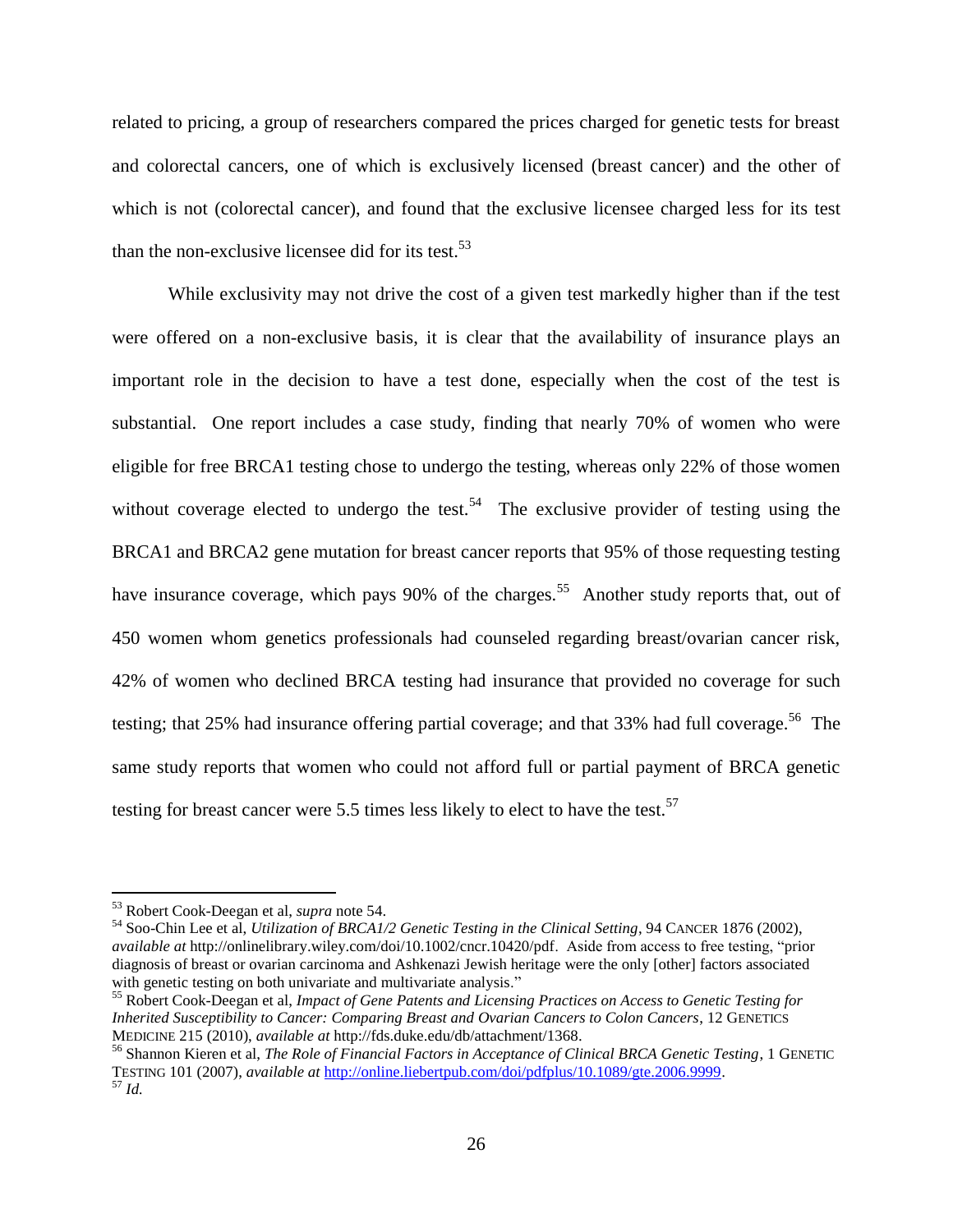Insurance coverage plays a central role in making primary genetic tests accessible to patients. Because insurance coverage policies, both governmental and private, do not generally cover confirmatory genetic testing, a significant number of individuals who may seek confirmation of a specific test result will likely forgo it due to cost, even if it is available from independent providers. Accordingly, while the USPTO does not find sufficient evidence to recommend specific changes to insurance coverage for gene-related diagnostic tests, such coverage should be considered in any discussion of access to confirmatory genetic diagnostic testing.

## **B. A Further Statistical Consideration Regarding Preventative Screening**

<span id="page-27-0"></span>Currently, gene-based tests are performed primarily when there is a medical indication that warrants them. In the case of BRCA1 and BRCA2, the indication would be a diagnosis of breast cancer or being in a family with a history of breast, ovarian or other BRCA-related cancer. An Ashkenazi Jewish ancestry is also associated with a markedly higher risk of a deleterious BRCA mutation than occurs in the general population. The tests are not done as part of large-scale screening exercises to detect disease in a general population. In this situation, a test result will be most questionable if it is negative when the combination of indications would lead one to expect a positive result. False negatives would likely be caught, and false positives would be quite rare. If a situation arose in which it was advantageous to administer a gene-based test as part of a wide screening program, the need for confirmatory testing would be greatly amplified. Confirmatory genetic tests can and will uncover the inevitable errors that occur in any kind of diagnostic testing. Errors due to mishandling of samples or the inherent error rate of any test, for example, are very likely to be uncovered by repeating the test on a different sample from the tested individual. To assess how important confirmatory genetic testing can be, it is helpful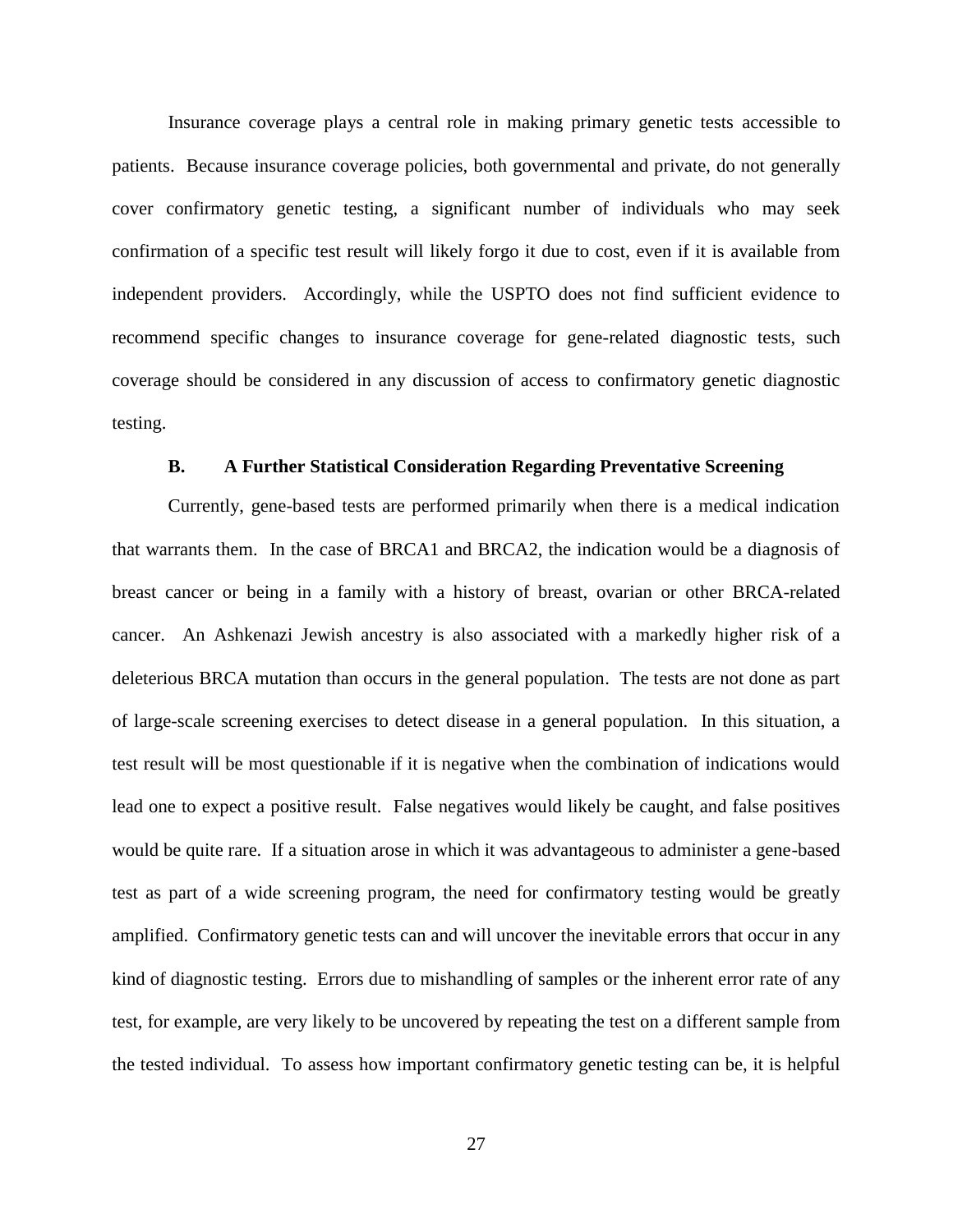to consider that deleterious mutations often occur at much higher rates in certain populations than in the general population.

For example, a genetic test may give false-positive results 2 times out of 10,000 tests on average due to an inherent error rate. In such a case, testing an at-risk population that has an occurrence of a deleterious mutation in gene A of 150 out of 10,000 will have a false-positive probability of approximately 1.3 percent (100  $\times$  (2 false positives/152 total positives)). However, if a general population for whom the likelihood of a deleterious mutation in gene A is 2 out of 10,000 were tested, then the probability that any one of those positive results will be false increases to 50 percent ( $100 \times (2 \text{ false positives}/4 \text{ total positives})$ ). In other words, if largescale screening were performed on populations for rare deleterious mutations, then confirmatory genetic testing of positive results would be very important.<sup>58</sup> Moreover, when the presence of a deleterious mutation prompts life-changing treatment decisions, the possibility of error may lead individuals to seek assurance about the result.

### **C. Recommendations**

 $\overline{a}$ 

<span id="page-28-0"></span>When the AIA was enacted in 2011, Congress asked the USPTO to examine and report on several aspects of the availability of confirming, or confirmatory, gene-based diagnostic tests, particularly where patents and exclusive licensing regimes were involved. While the USPTO was engaged in fact-finding and preparation of this report, several court cases were decided by the Supreme Court, the Federal Circuit and U.S. District Courts that fundamentally altered the patentability of medical diagnostic tests of all types, but especially gene-based tests. As discussed in the Background section above, the decisions in *Mayo* and *Myriad*, as well as several more recent decisions that interpret those cases, have made it very unlikely that new patents will

<sup>&</sup>lt;sup>58</sup> Such large-scale screenings are not presently conducted in the United States, but offer an important illustration of the value of confirmatory genetic diagnostic testing.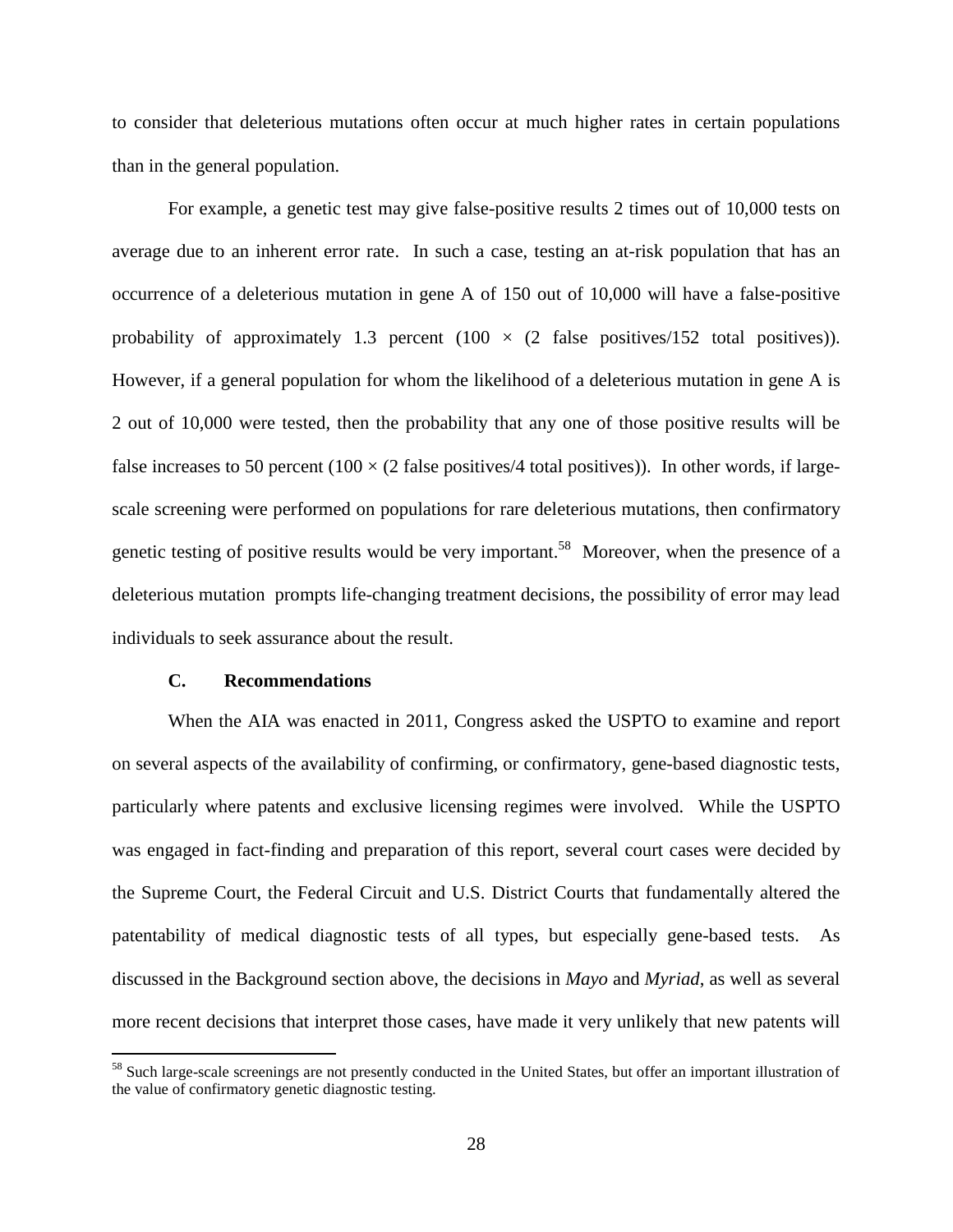be issued or that existing patents will be sustained by the courts if they claim naturally occurring products or methods using a natural phenomenon broadly enough to preclude all ways of carrying out a diagnostic test for the condition related to the particular product or natural phenomenon. Claims to natural correlations with well-understood, routine and conventional steps for detecting the correlation, as well as claims to DNA molecules which include a natural form of a particular coding sequence (i.e., genomic DNA), will be ineligible under the patent laws as being directed to a law of nature or a natural product. Conversely, any patent that does issue on a gene-based diagnostic method will necessarily not cover all methods of detecting the condition, nor will it cover the basic sequence that is the target of the test. Third parties will be free to perform the test by using conventional methods and naturally-occurring materials that the patented claims cannot cover. The ability of multiple parties to provide tests directed to the same mutation or gene creates the opportunity for any individual to obtain a confirmatory test (albeit, one that uses a different methodology than a patented primary test) by an independent testing provider, should such a provider be available. Although some evidence suggests that academic research has not been overly affected by gene or diagnostic method patents, the absence of broad, exclusive rights to testing any given diagnostic target further reduces even the threat that patent enforcement may interfere with gene-related diagnostic research.

In view of this watershed change in the legal environment surrounding gene-based diagnostic tests, the USPTO makes the following limited recommendations.

## **1. Continue to Monitor Confirmatory Testing for any Barriers to Access.**

<span id="page-29-0"></span>The USPTO recommends that Congress monitor changes in the availability of genebased diagnostic tests from multiple providers. Lawsuits by Myriad Genetics against several companies attempting to provide BRCA1/BRCA2 testing have recently been settled, and these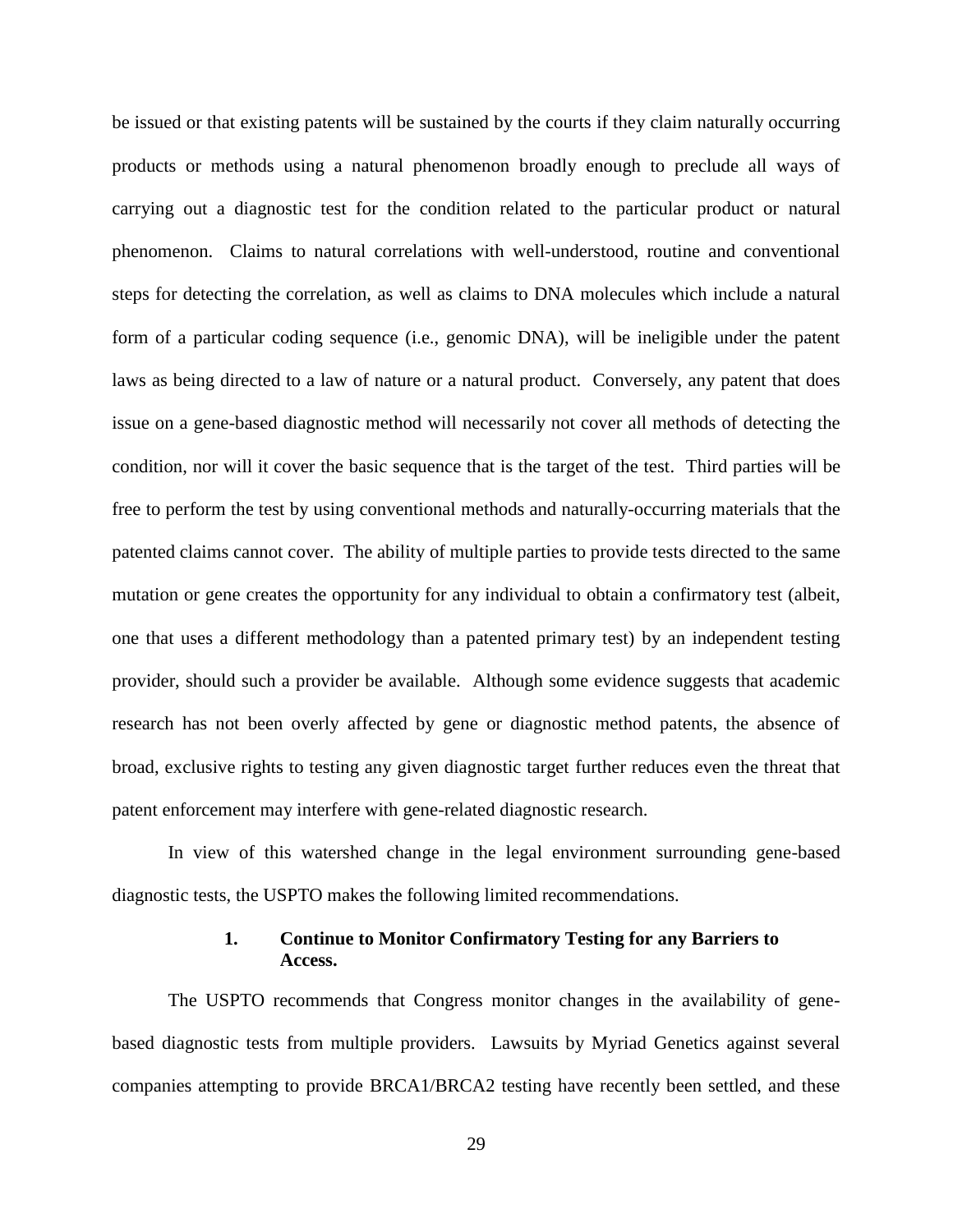settlements strongly suggest that exclusive provision of gene-based tests is a thing of the past. Should this prove not to be the case, then any exclusivity will likely be due to factors that are related not to patents or to licensing practices but to other considerations.

## **2. Consider Creating a Mechanism to Facilitate Sharing of Test Results.**

<span id="page-30-0"></span>Some gene-based diagnostic tests involve situations where multiple different changes to the same gene may be deleterious, but many other changes may occur that have little or no effect on the individual carrying those mutations. Indeed, this is the case with BRCA1 and BRCA2. In these cases, the mere finding of a mutation is not, by itself, a meaningful or interpretable result unless there is a known correlation between that mutation and a deleterious or neutral effect. Such correlations, in turn, can be determined accurately only by an accumulation of independent results that reinforces the correlation. It would be advantageous to develop a mechanism for encouraging test providers to share their results in order to build a robust database of correlations between genetic alterations and the presence, absence, or statistical probability of acquiring the condition related to the gene being tested. Already existing NIH databases ClinVar<sup>59</sup> and/or  $ClinGen<sup>60</sup>$  could provide the basis for such a mechanism. Data sharing of this kind could promote the most rapid advances in the accuracy of individual tests.

# **3. Consider the Importance of Cost and Insurance in any Policy Discussion of Confirmatory Genetic Diagnostic Testing.**

<span id="page-30-1"></span>Congress specifically required an exploration in this study of the role that cost and insurance play in access and test provision.<sup>61</sup> Comments throughout the USPTO's evidentiary

<sup>59</sup> ClinVar: http://www.ncbi.nlm.nih.gov/clinvar/

<sup>60</sup> ClinGen: <http://clinicalgenome.org/about/>

 $61$  AIA  $$27(b)(4)$ .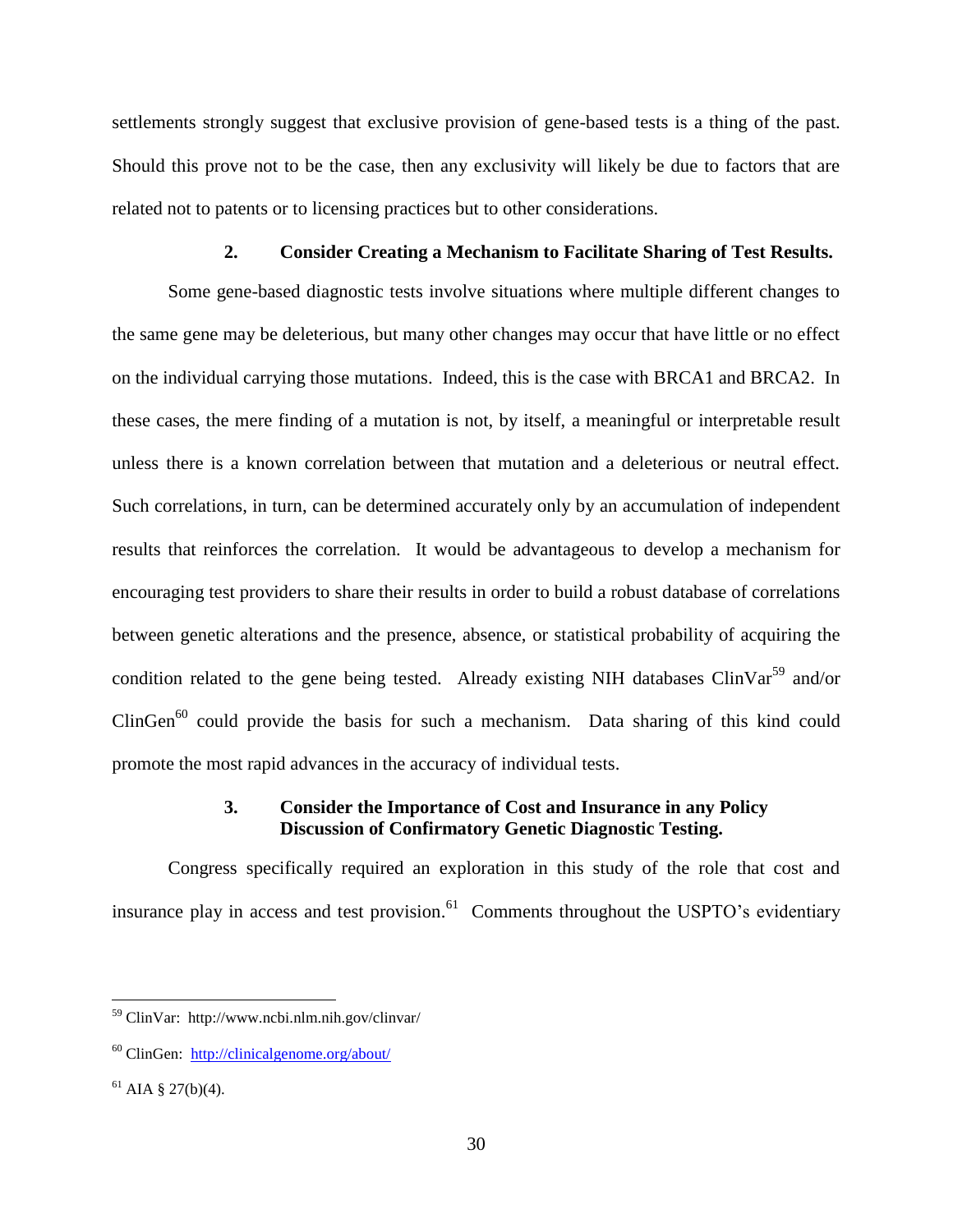record identify insurance coverage of genetic diagnostic testing as a key issue in patient access.<sup>62</sup> There are two major concerns in this regard. The first is that exclusive providers may not accept some insurance carriers. The second is that insurance carriers do not generally cover confirmatory tests. The first of these concerns is minimal when there are multiple providers. .

In determining Medicare coverage for genetic diagnostic tests, the Centers for Medicare and Medicaid Services (CMS) and its contractors look to whether an item or service is reasonable and necessary as required by the Medicare statute.<sup>63</sup> CMS findings of reasonableness and necessity are usually made through the national coverage determination process, or by Medicare contractors who may develop local coverage determinations or make case-by-case determinations. Confirmatory tests, especially for germline gene mutations, are currently considered to be a form of duplicate testing and, as a result, medically unnecessary. This policy, in one form or another, appears to hold true for the insurance industry as a whole. An individual patient or a physician wishing to confirm a questionable or frightening result must now do so knowing the patient will have to cover costs out of pocket.

Societally, this may be a reasonable tradeoff, given that insurance rates may be pressured upward for all if confirmatory testing were widely covered, and a significant amount of unnecessary testing may occur. If in the future, based on considerations such as those discussed in Part III B above, situations arise where it is deemed advisable to screen allele the general population and not just individuals known or suspected to be at risk for a rare allele, then confirmatory testing of positive results may be necessary. This could be an area Congress may

<sup>62</sup> *See, e.g.*, Comments of Christine Gritzmacher at 2; Comments of Myriad Genetics at 24; Comments of National Society of Genetic Counselors at 3; Comments of Pharmaceutical Research and Manufacturers of America at 4-5; Comments of Roche Molecular Systems at 34; Comments of Suzannah K. Sundby at 1.

<sup>63</sup> Title XVIII of the Social Security Act, Section 1862 (a)(1)(A), *enacted as* 42 U.S.C. § 1395y, *available at* [http://www.ssa.gov/OP\\_Home/ssact/title18/1862.htm.](http://www.ssa.gov/OP_Home/ssact/title18/1862.htm)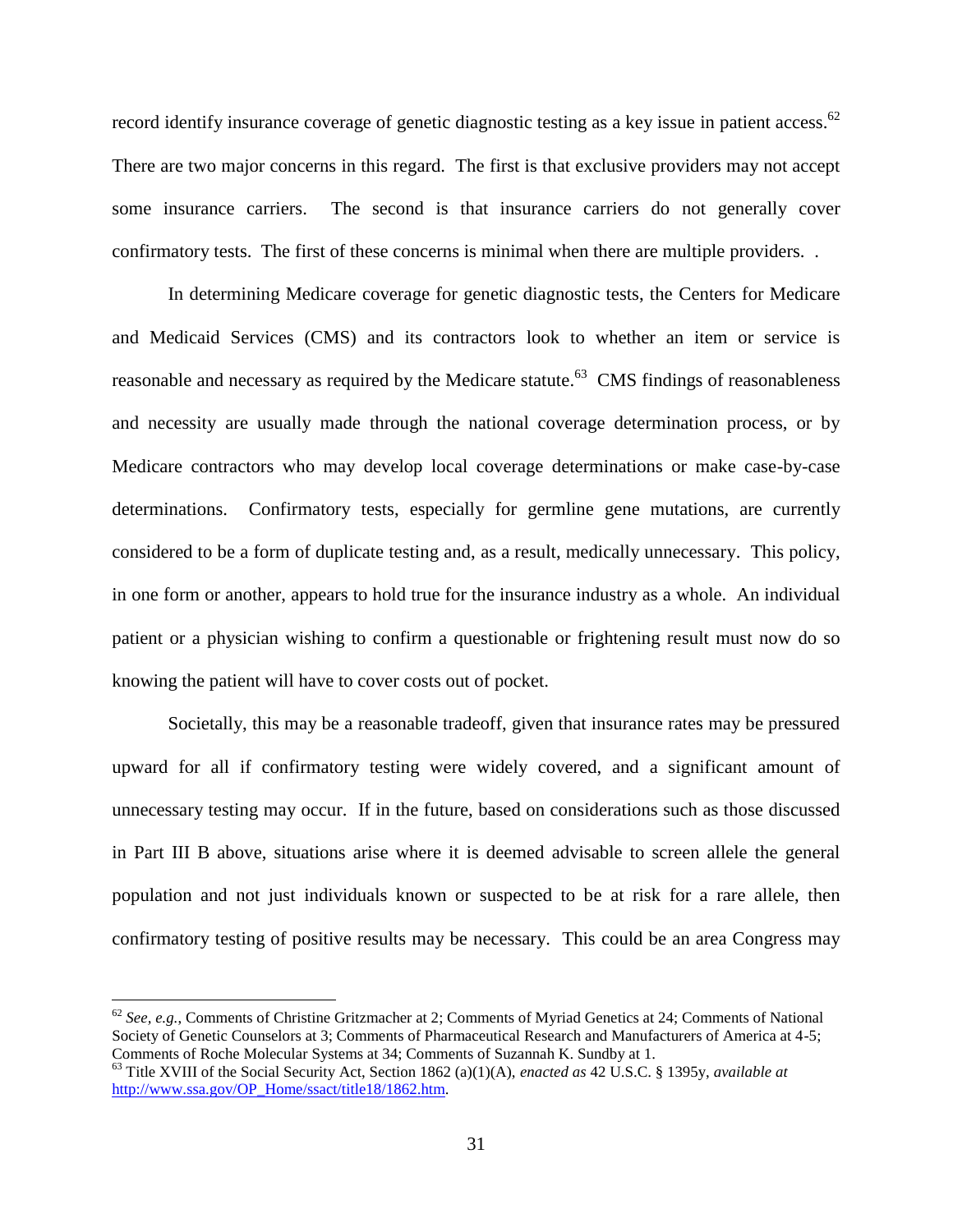have to consider in the future, although the dramatic decrease in costs of gene sequencing over the past several years may mitigate this concern to a large degree.

The USPTO has neither the authority nor the expertise to assess whether it would be appropriate for broader scale confirmatory testing to become more common for screening purposes in the future or to recommend specific actions that Congress may wish to consider should that occur. Therefore, this report can only emphasize that insurance coverage does appear to play significant a role in access to testing and should be taken into consideration should such a potential issue be examined.

#### <span id="page-32-0"></span>**IV. CONCLUSION**

The findings presented in this report demonstrate foremost that much of the debate surrounding the role and impact of patents and exclusivity in genetic diagnostic testing has taken place in the absence of hard data and rigorous analysis, with little empirical support for the often far-reaching changes proposed in legal, economic, or regulatory policy. As the landscape of gene-related patents and exclusive licensing evolves in light of the Supreme Court's *Mayo* and *Myriad* decisions, the USPTO concludes that with respect specifically to confirmatory, genebased diagnostic testing, Congress need take no immediate action.

It is also worth noting that the changing legal landscape will provide an opportunity for many potential providers, including many relatively small university-based molecular pathology laboratories, to enter the business of providing gene-based tests. A possible consequence of this entry may be that larger-scale commercial entities will not develop and market tests because of the risk that they cannot recoup their investments. The availability of tests on a small-scale or even local basis by a number of providers may have several potentially negative consequences. First, the quality of these "home-grown" tests may be highly variable, with some labs providing high-quality tests and others developing and providing lower quality tests. Second, results may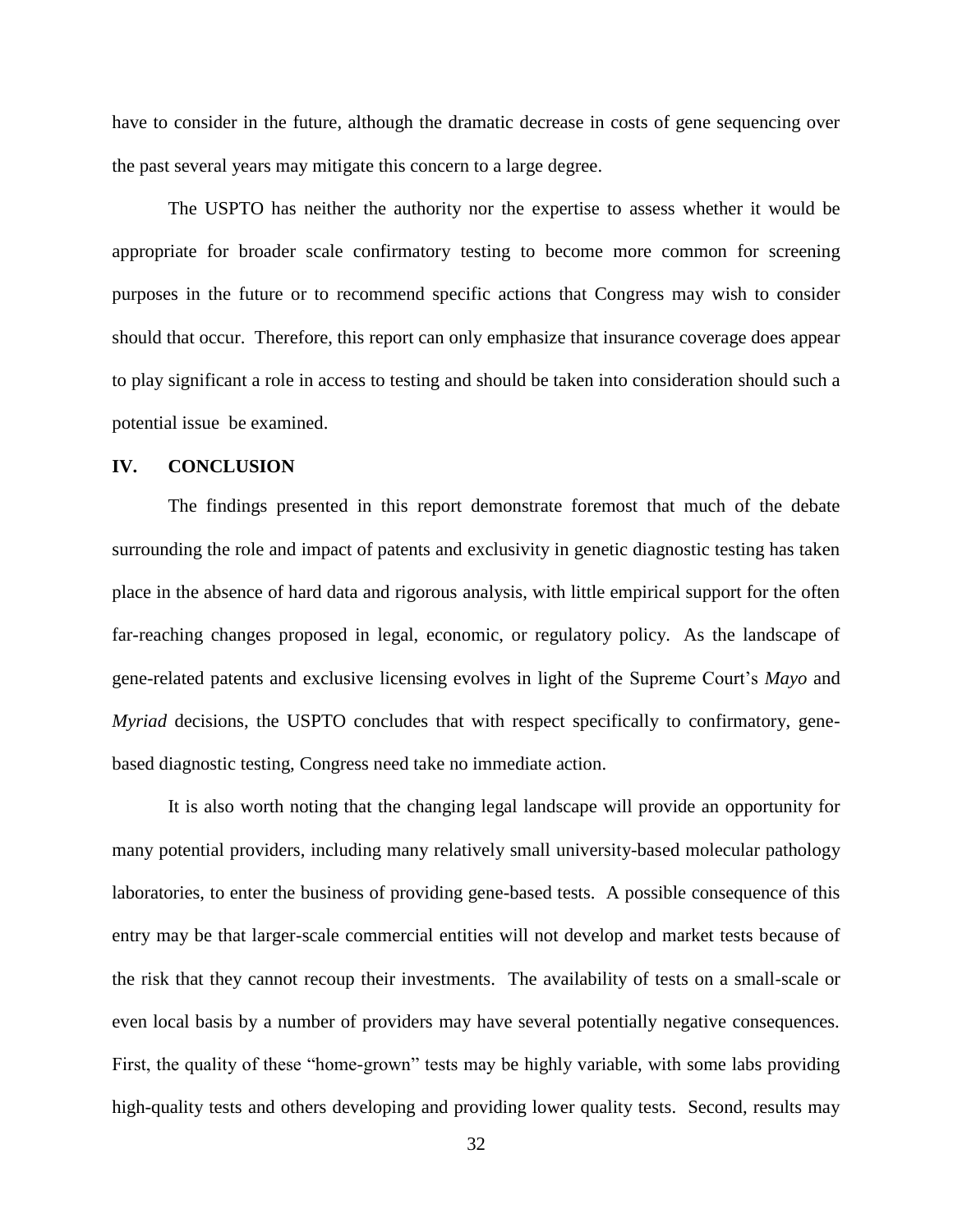be shared only as individual laboratories see fit to publish them in journals, and the rapidity of bringing results to publication may vary significantly from one laboratory to another. Third, the availability of tests in a fragmented market may be limited even when there are good mechanisms for publicizing what tests are being done and by whom. While many tests are offered now on a national basis, by virtue of being licensed to national providers, universitybased molecular pathology laboratories may not have the resources or desire to cater to a broad, or nationwide patient population. As Congress considers the many issues surrounding diagnostic testing in general, including quality and regulation, it should keep these considerations in mind.

The U.S. market system requires an ongoing balance to be struck between supporting incentives for innovation and achieving effective access for consumers. As an agency charged with continually channeling knowledge and discovery into the marketplace for the long-term benefit of society, the USPTO appreciates first-hand the value of appropriately striking this balance. For this reason, the USPTO urges Congress to proceed cautiously in formulating legislative reforms.